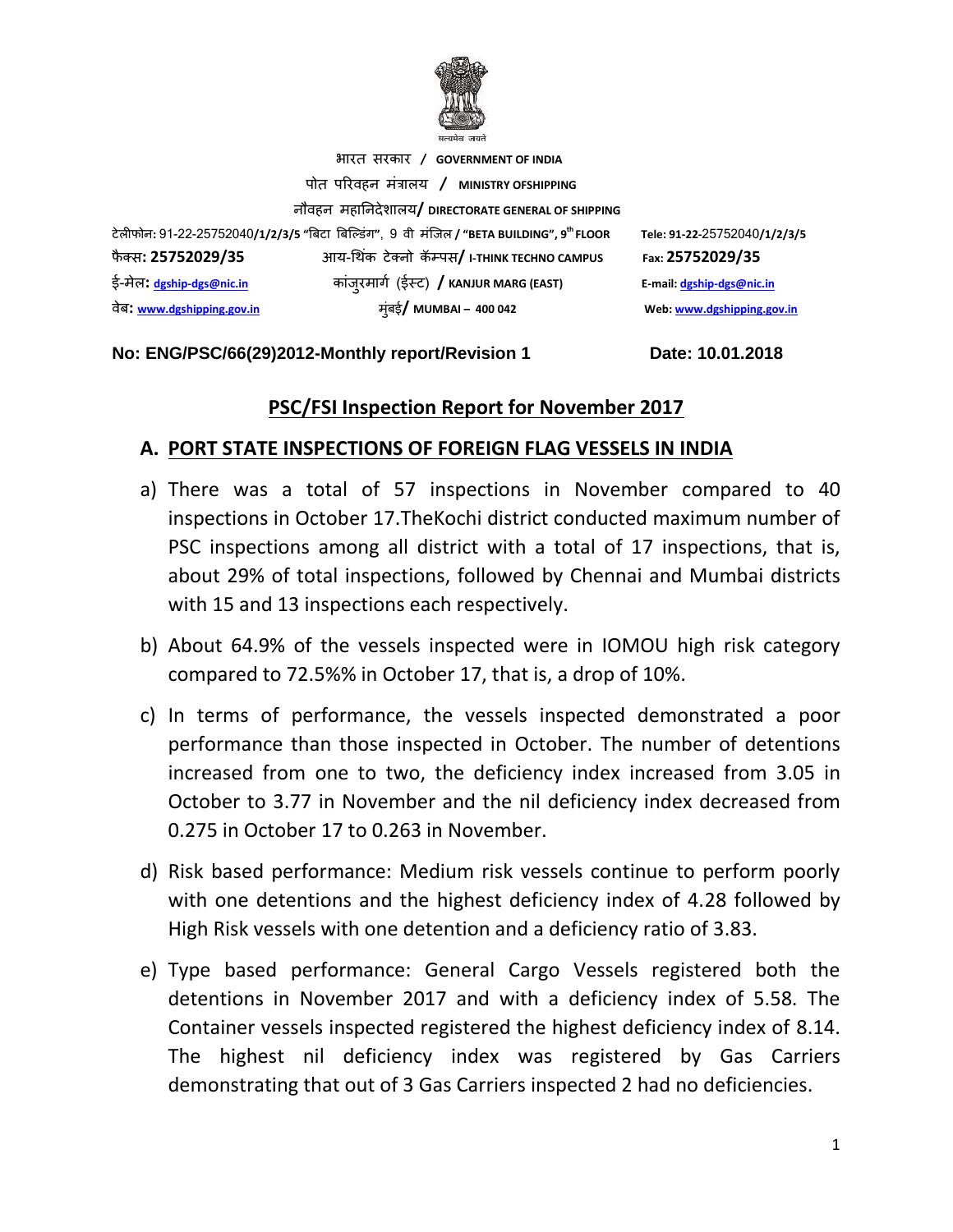- f) Recognized Organizations: Class NK and RINA registered one detentions each in November. The only RINA Class vessel which was inspected was detained with 22 deficiencies. CCS and ABS Class vessels had the least deficiency index of 1.67 each while the CCS Class vessels also had the highest nil-deficiency index of 0.66 demonstrating an overall good performance.
- g) Flags performance: Panama and Russian Federation Flag registered one detentions each. Russian Federation had also the highest deficiency index of 22. Malta Flag registered the lowest deficiency index of 0.8 and also highest nil-deficiency index of 0.6 for all vessels with 5 or more inspections.
- h) 22.2% of all the deficiencies given in November pertained to Seafarers working conditions. The working conditions of seafarers have continued to be the area with highest number of deficiencies in last few months.

| <b>Name of Vessels</b> | IMO No. | <b>Flag</b>                  | <b>RO</b>   | Type/Age                     |
|------------------------|---------|------------------------------|-------------|------------------------------|
| <b>BMC Alpha</b>       | 9353462 | <b>PANAMA</b>                | <b>NK</b>   | General<br>Cargo/12<br>Years |
| Vsevolod Beletskiy     | 9530307 | <b>Russian</b><br>Federation | <b>RINA</b> | General<br>Cargo/9<br>Years  |

i) Detained Vessel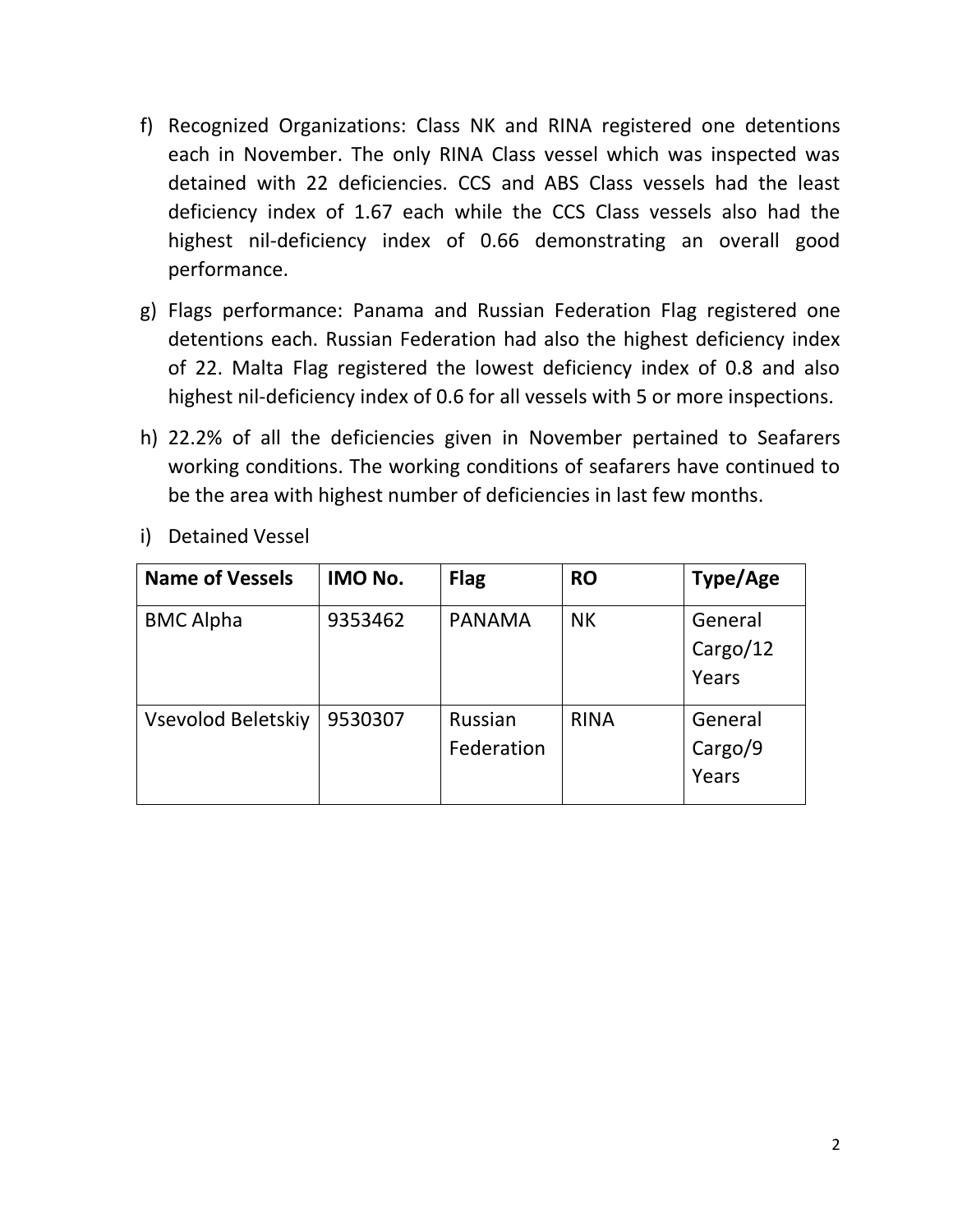### **B. Flag State Inspections of Indian Flag Vessels**

- a) There were 50 Flag state inspections in November. Mumbai district conducted the maximum of 22 inspections, that is, nearly 44% of total inspections.
- b) There were three detentions in November constituting 6% detention rate compared to 2 detentions in October and a detention rate of 5%. The overall performance has remained nearly the same as that in Octoberwith deficiency index marginally reducing from 7.1to 7.06 in November, however, the nil-deficiency ration marginally reducing from 0.025 to 0.020.
- c) **Performance based on type**: Among all ship type, irrespective of size and age, 2 out 16 tug boats inspected were detained ratio of 12.5% and 1 out of 8 oil tanker inspected was detained, again with a detention ratio of 12.5%; however, the passenger vessels continue to have the highest deficiency index of 13.3 among all vessel types inspected.
- d) **Performance based on age**:Based on number of detentions, there were two vessels detained in the age bracket 15-25 years and one detained in the age bracket 5-15 years. The vessels inspected between 5-15 years also has the highest average deficiency index of 7.9.
- e) **Performance based on size**:Both the tug boats detained were less than 500gt; however, the oil tanker detained was greater than 3000gt. The highest average deficiency index was recorded from inspected vessels more than 3000gt.
- f) **Recognized Organizations**: All three vessels detained were single IRS Class while IRS-ABS dual class vessels had the highest deficiency index; the IRS/DNV-GL(AS) dual class vessels had the least deficiency index.
- g) **Owners/Managers**: There was one detention each of vessels managed by Tag Off-shore, Darya Shipping and Off-Shore international logistics. The highest average deficiency index of 16 was recorded on vessels managed by Darya Shipping while minimum deficiency index was recorded on vessels managed by Reliance Industries.
- h) The top three areas of deficiencies continued to be Working conditions, Safety of Navigation and Life-saving appliances.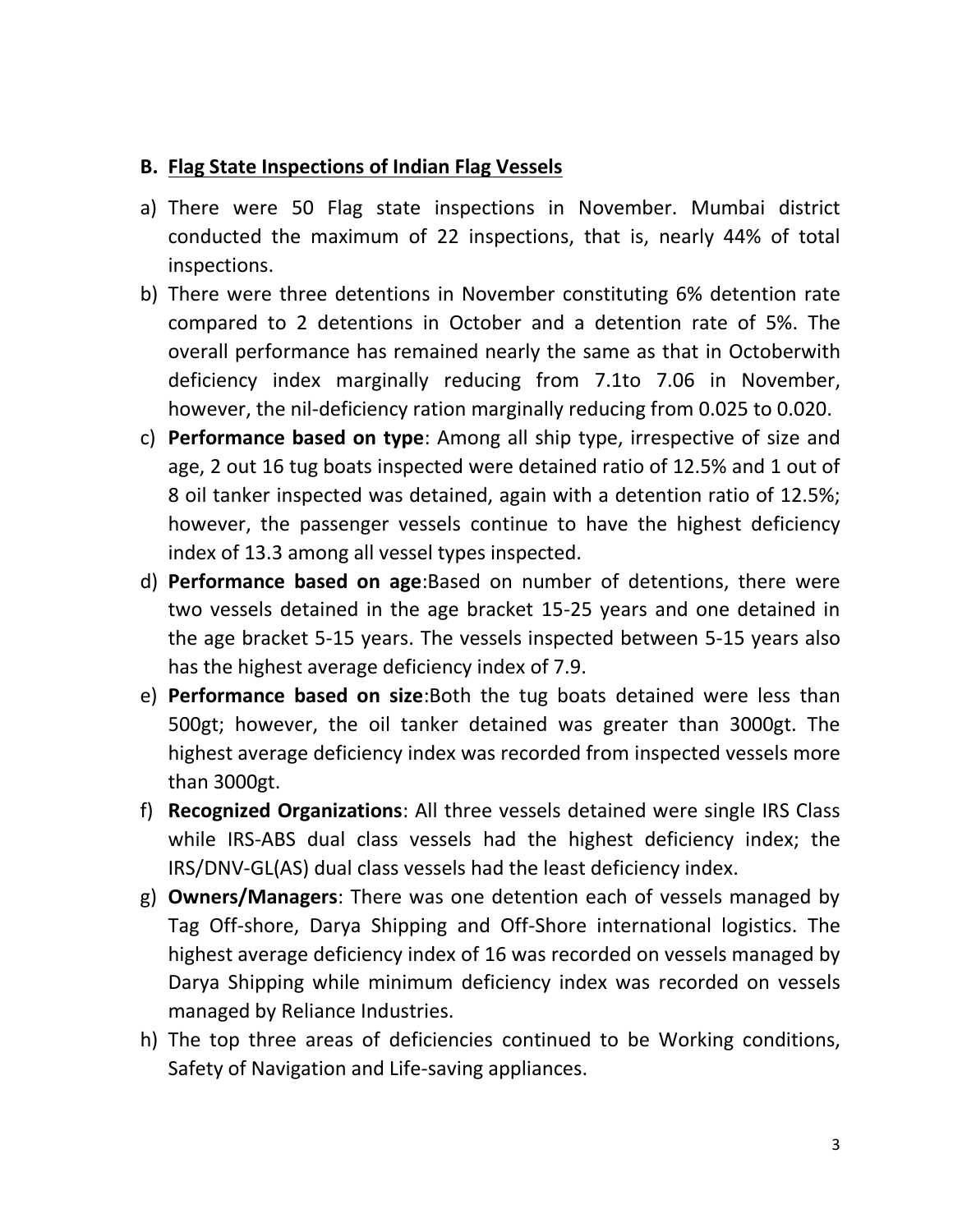# **C. Port State Inspection of Indian Flag Vessels abroad**

- a) There was a total of 19 Indian Flag vessels inspected in November 2017 in 6 regional MOU/ PSC regimes.
- b) Compared to October, the Indian Ships demonstrated a poor performance in November17 with 1 detention compared to nil detentions in October and average deficiency index increasing from 1.29 to that of 2.8 in October and the average nil-deficiency index reducing from 0.53 to 0.37.
- c) The performance in Paris MOU continue to be a matter of concern with only one inspection and that too resulted in detention with 18 deficiencies. The best performance was demonstrated by Indian Flag vessels in Riyadh MOU with 4 inspections, nil detentions and with deficiency index of 0.5 and nil-deficiency index of 0.5. was demonstrated in Paris MOU with an above average deficiency index of 2.25.
- d) The performance of oil tankers was the worst with maximum deficiency index among all ship types inspected and the only detention which happened in November 2017. The oil tanker detained was in the age group of 15-25 years. The performance of Chemical Tankers was best among all ship types with a deficiency index of 0.5 and nil-deficiency index of 0.5.
- e) **Performance of Shipping Companies**: The performance of Elektrans Shipping Pvt. Ltd. continues to be poor with the only detention in November being managed by Elektrans and particularly based on the fact that the same vessel has been detained 3 times in the Calendar year 2017. Among all the shipping companies with 3 or more inspections, Tolani Shipping demonstrated the best performance in November with the lowest deficiency index of 1.33 and the nil deficiency index of 0.33.
- f) Among Recognized Organizations, Single IRS Class vessels recorded the below average performance with the only detention and the highest deficiency index of 7.
- g) Life-saving appliances, Safety of Navigation and other safety in general were the three areas which had highest percentage of deficiencies recorded in November 2017.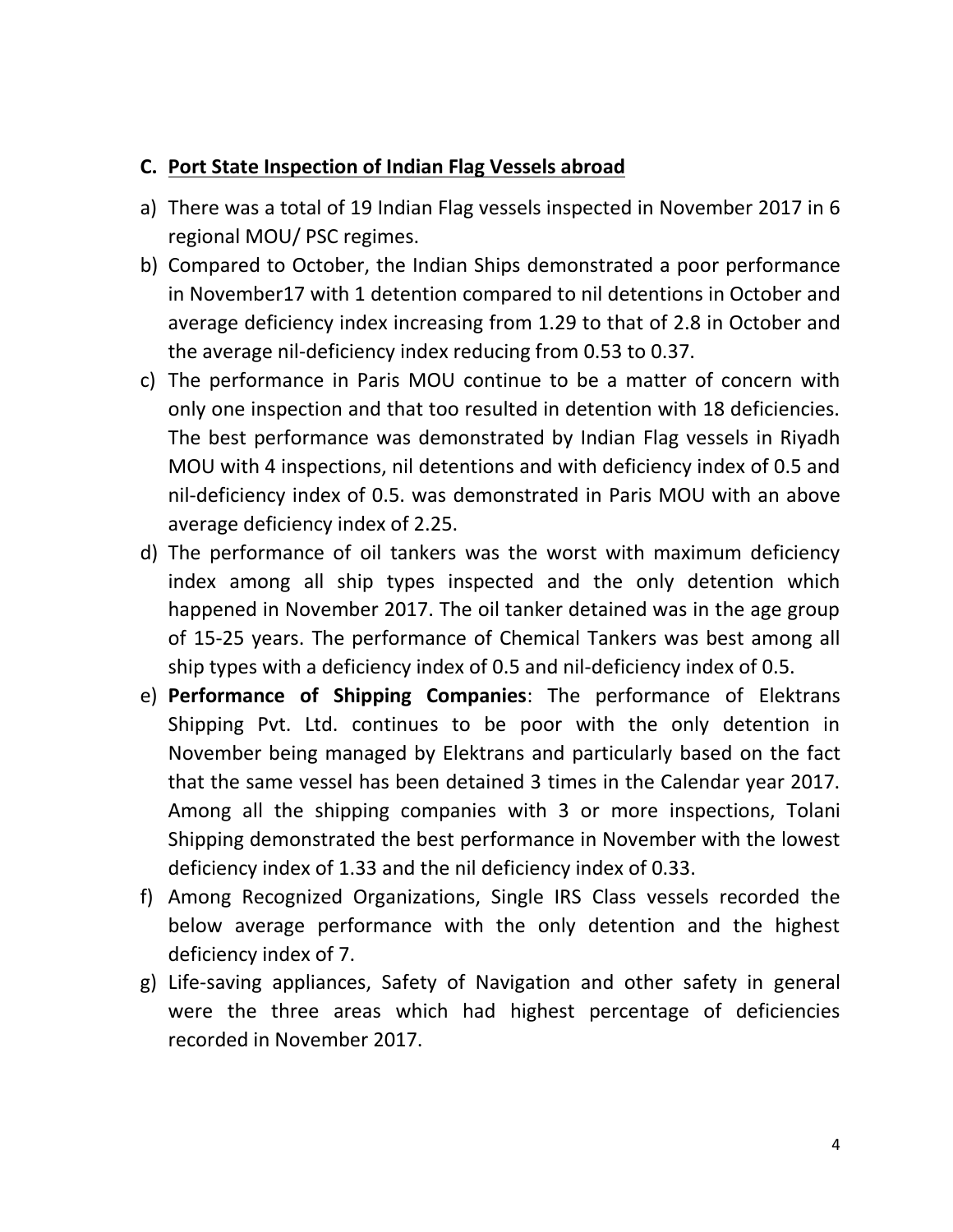# **D. Corrective and Preventive Action:**

1. Three vessels were detained under FSI in November 2017:

| <b>Name of Vessels</b> | IMO No.            | Age/Type                                                                                                                                       | GT  | <b>RO/CLASS</b> |
|------------------------|--------------------|------------------------------------------------------------------------------------------------------------------------------------------------|-----|-----------------|
| NP Enakshi             | 8928272            | 20/Tug Boat                                                                                                                                    | 231 | <b>IRS</b>      |
| Date of Detention      | <b>Last Survey</b> | <b>Detainable deficiencies</b>                                                                                                                 |     |                 |
| 16.11.2017             | 16.03.2017         | Crew composition does not comply with MSMD; Non-<br>availability of crew contract/Articles of Agreements;<br>Defective AIS & Magnetic Compass. |     |                 |

**Corrective and Preventive action**: All deficiencies to be rectified prior departure. No extension/grant of time to be given for closure of any deficiencies. Vessel to be re-offered for FSI between 3-4 months after the date of release from detention.

| <b>Name of Vessel</b> | IMO No.            | Age/Type                       | GT    | <b>RO/Class</b> |
|-----------------------|--------------------|--------------------------------|-------|-----------------|
| Dawn<br>Madurai       | 9116383            | 21/Oil Tanker                  | 28414 | <b>IRS</b>      |
| Date of               | <b>Last Survey</b> | <b>Detainable Deficiencies</b> |       |                 |
| detention             |                    |                                |       |                 |

**Corrective and Preventive action:** Additional FSI by end February 2018.

| <b>Name of Vessel</b> | IMO No.            | Age/Type                                                                                                                                                                                  | GT  | <b>RO/Class</b> |
|-----------------------|--------------------|-------------------------------------------------------------------------------------------------------------------------------------------------------------------------------------------|-----|-----------------|
| Tag Laxmi             | 9619359            | 6/Tug                                                                                                                                                                                     | 341 | <b>IRS</b>      |
| Date of<br>detention  | <b>Last Survey</b> | <b>Detainable Deficiencies</b>                                                                                                                                                            |     |                 |
| 16.11.2017            | 05-08-2017         | Vessel towed a ship, the capacity of which does not<br>comply with approved towing plan; Vessel carried<br>personal more than the number for which<br>accommodation plan is approved for. |     |                 |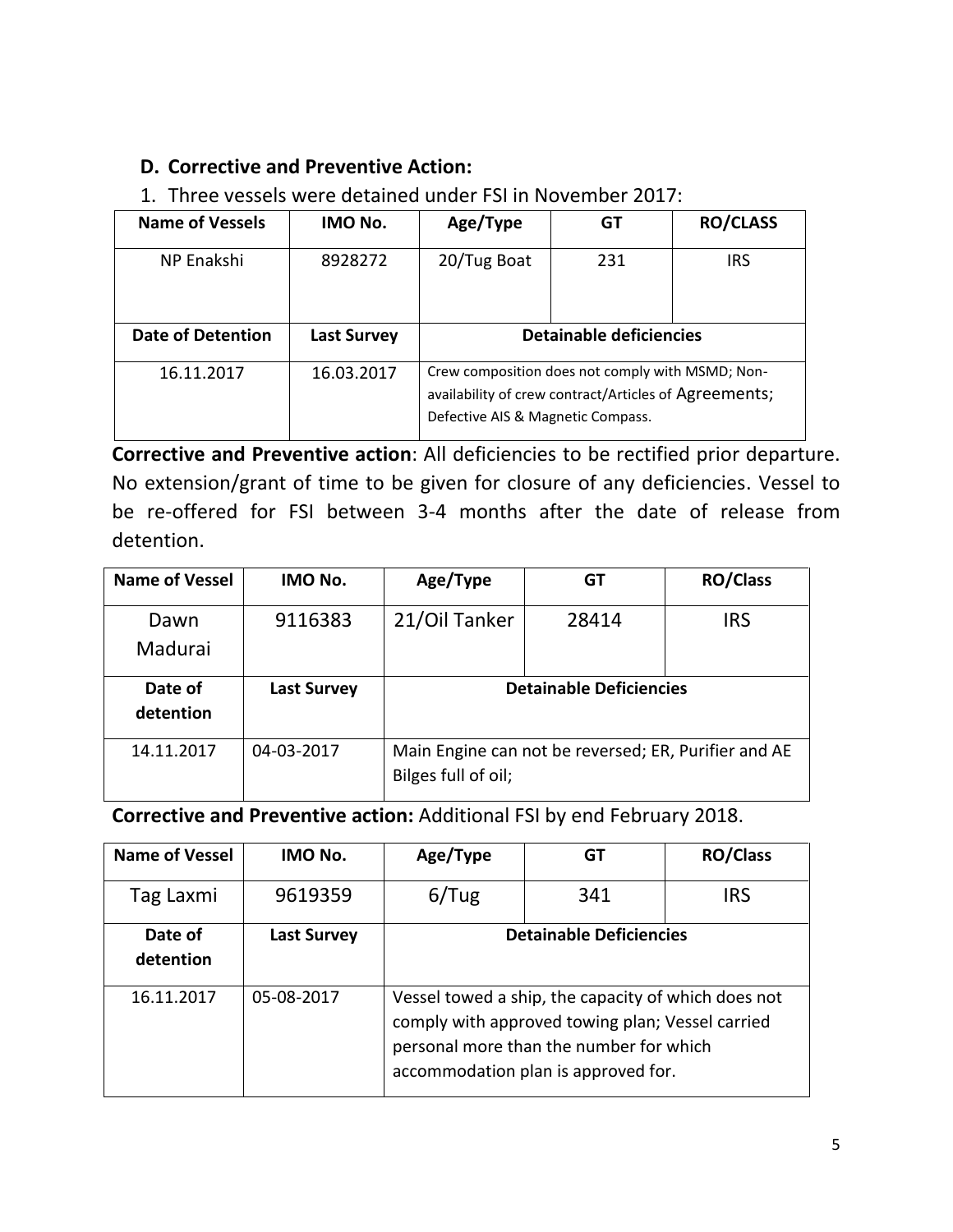**Corrective and Preventive Action**: Additional FSI by end February 2018.

| <b>Name of Vessel</b> | IMO No.            | Age/Type                                                                                                                                          | GT                             | <b>RO/Class</b> |
|-----------------------|--------------------|---------------------------------------------------------------------------------------------------------------------------------------------------|--------------------------------|-----------------|
| Distya Pushti         | 9179127            | 20/Oil Tanker                                                                                                                                     | 21165                          | <b>IRS</b>      |
| Date of detention     | Last               |                                                                                                                                                   | <b>Detainable Deficiencies</b> |                 |
|                       | <b>Survey</b>      |                                                                                                                                                   |                                |                 |
| 10.11.2017            | 11.10.16<br>by IRS | Inoperative two-way VHF radio telephone; ECDIS not<br>updated; In-operational High-Pressure Fuel Oil leak off<br>alarm; Non-payment of crew wages |                                |                 |

2. The vessels detained in PSC in November 2017:

**Corrective and Preventive Action:** This vessel was detained on 10.02.2017 at Cyprus and then on 09.08.2017 at Tarragona and again on 10.11.2017. After the second detention on 09.08.2017, the RO was informed to complete Annuals within one months of opening of Annual Survey window period (09.09.2017). The RO Surveyor boarded the vessel on 28.09.2017 and completed only IAPP Survey and Ballast Water Management Survey and did not carry out the complete Annual Surveys on assurance of the Master that vessel shall be offered for complete Annuals before 09.10.2017, and the same was neither informed to the administration nor permission taken and the vessel got detained for the third time in the same calendar year on 10.11.2017. This detention is, therefore, assigned RO responsibility. After the  $3<sup>rd</sup>$  detention, the Managers were informed by the Directorate that no surveyor of any RO shall board the vessel unless a complete Superintendent inspection is carried out along with internal SMC Audit in line with the PSC Circular 5 of 2017. Till date no RO Surveyor has boarded the vessel.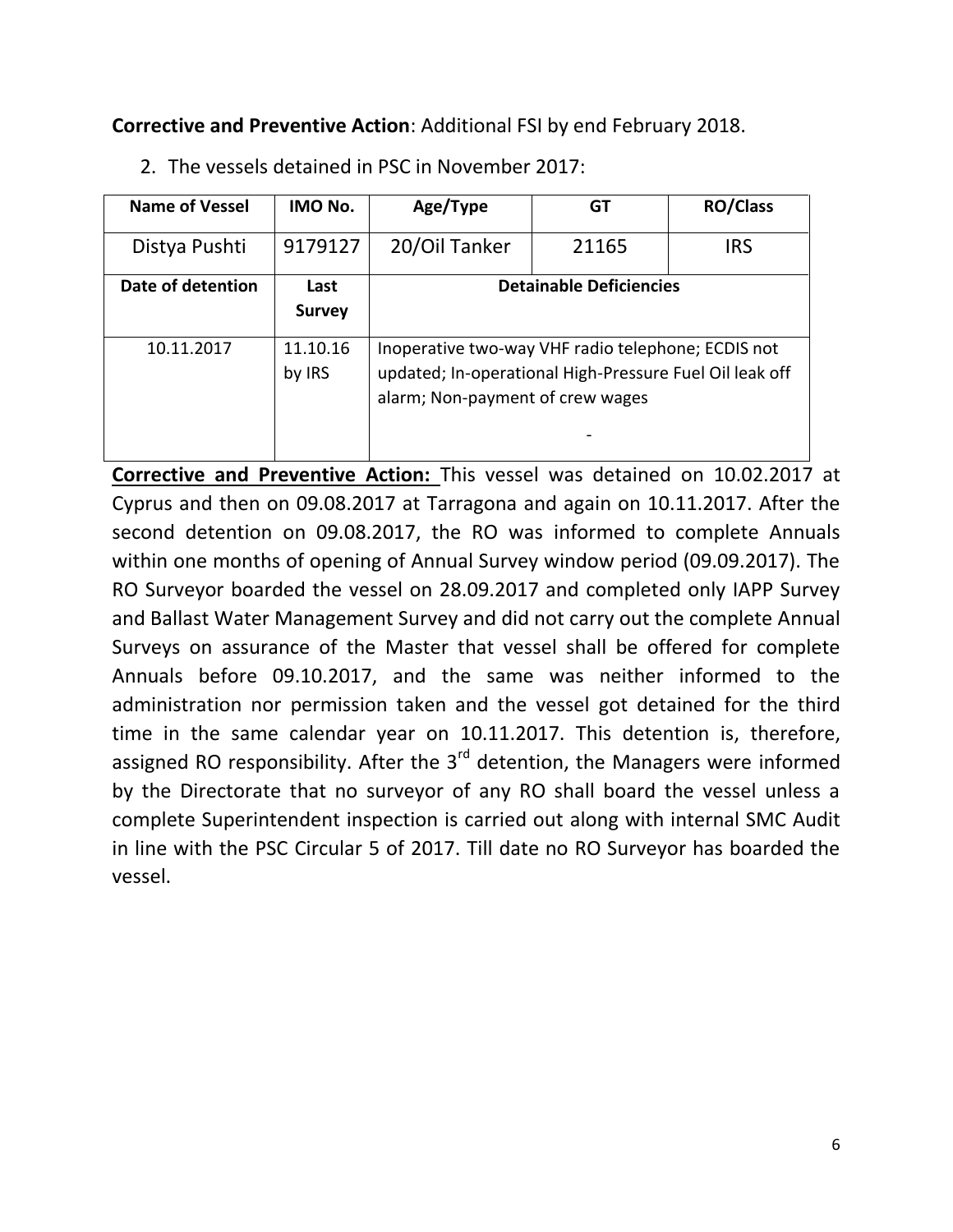# **Graphical Representation of Port State Inspection of Foreign Ships in India**



#### **A. Port State Inspection of Foreign Ships in India**

Figure 1: Number of Inspections and Risk based Inspection trends



Figure 2: Trends in detentions: November 2017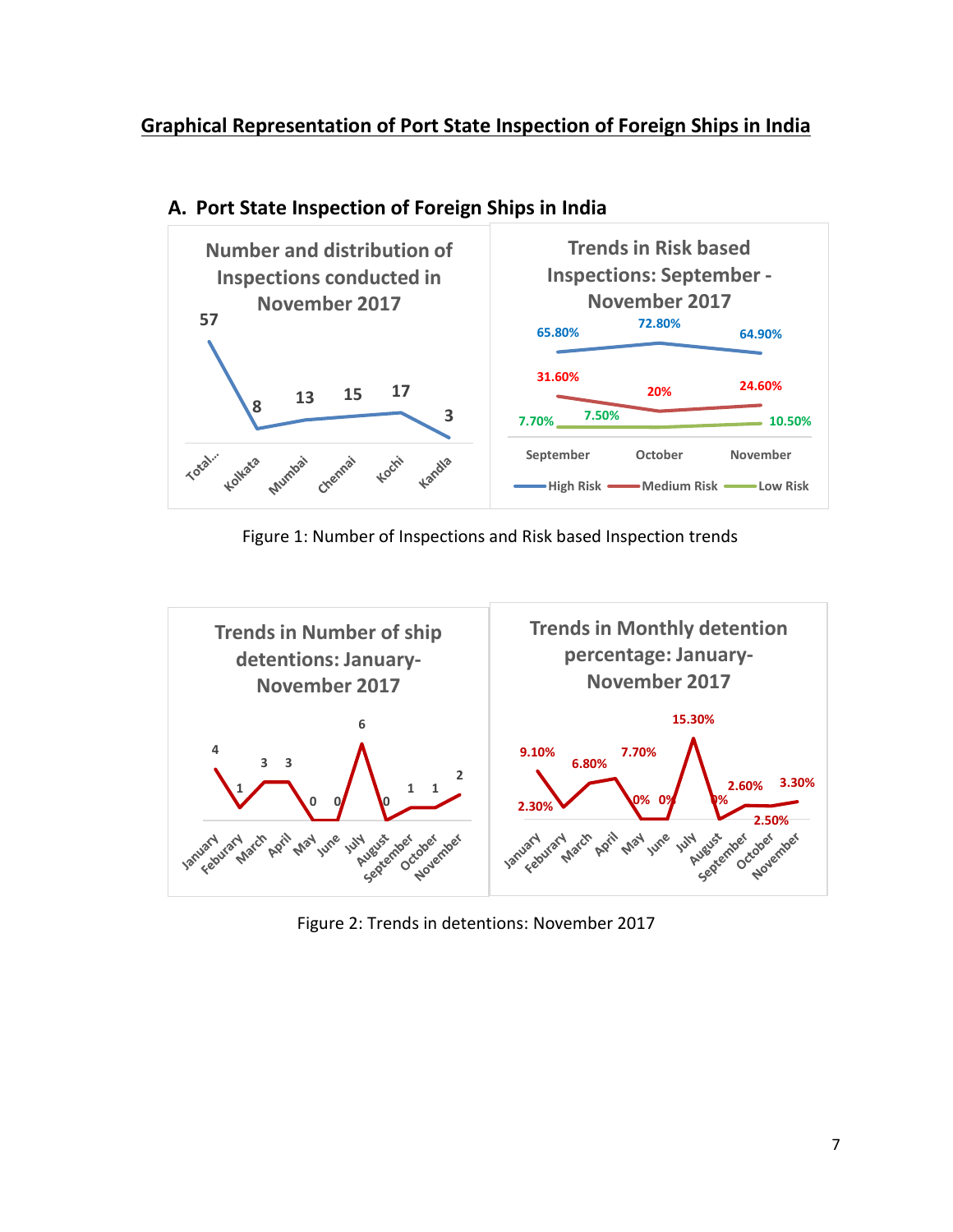| <b>Risk Type</b>              | <b>Number of</b>   | <b>Number of</b> | <b>Deficiency</b> | Nil-deficiency |
|-------------------------------|--------------------|------------------|-------------------|----------------|
|                               | <b>Inspections</b> | detentions       | Ratio             | Ratio          |
| <b>All Vessels</b>            | 57                 | 2                | 3.77              | 0.263          |
| High Risk<br><b>Vessels</b>   | 37                 | 1                | 3.83              | 0.27           |
| Medium Risk<br><b>Vessels</b> | 14                 | 1                | 4.28              | 0.21           |
| Low Risk<br>Vessels           | 6                  | $\Omega$         | 2.16              | 0.33           |

Table 1: Risk based Performance Parameters: November 17

| <b>Type of Vessel</b>       | <b>Number of</b><br><b>Inspections</b> | <b>Number of</b><br>detentions | <b>Deficiency</b><br>Ratio | Nil-deficiency<br>Ratio |
|-----------------------------|----------------------------------------|--------------------------------|----------------------------|-------------------------|
| <b>All Vessels</b>          | 57                                     | $\overline{2}$                 | 3.77                       | 0.263                   |
| <b>Bulk Carrier</b>         | 27                                     | $\overline{0}$                 | 2.67                       | 0.29                    |
| Chemical<br>Tanker          | $\overline{4}$                         | $\overline{0}$                 | 2.25                       | 0.25                    |
| Container<br>Vessels        | 7                                      | 0                              | 8.14                       | 0                       |
| <b>Gas Carriers</b>         | 3                                      | $\overline{0}$                 | 2.33                       | 0.66                    |
| General Cargo               | 12                                     | $\overline{2}$                 | 5.58                       | 0.17                    |
| Oil Tankers                 | 3                                      | $\overline{0}$                 | $\mathbf{1}$               | 0.33                    |
| RO-RO Cargo<br><b>Ships</b> | $\overline{1}$                         | $\Omega$                       | $\overline{0}$             | $\mathbf{1}$            |

Table 2: Performance parameters ship type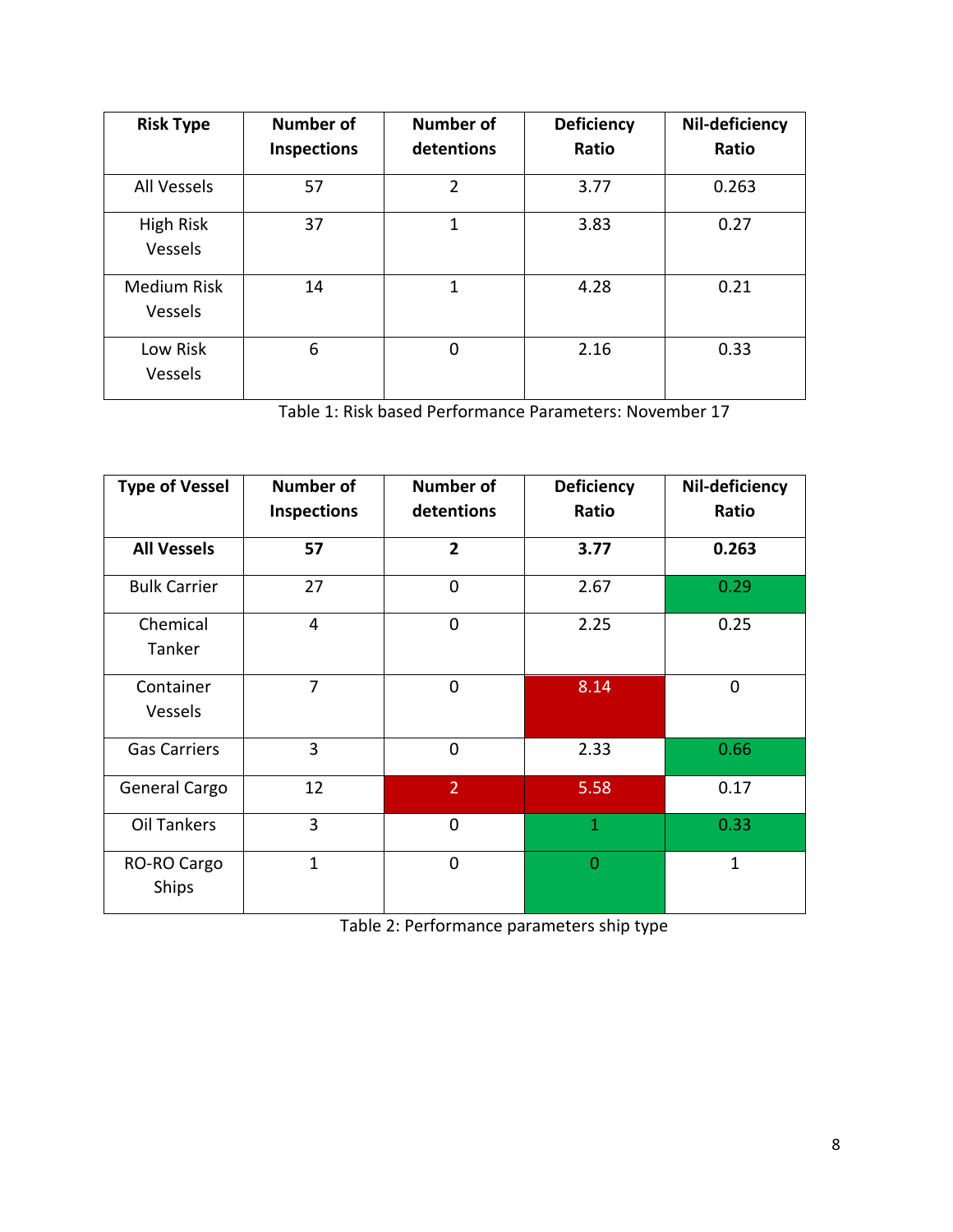| Name of<br>Recognized<br>Organization | <b>Number of</b><br>inspections | Number of<br>detentions | <b>Deficiency Ratio</b> | Nil-deficiency ratio |
|---------------------------------------|---------------------------------|-------------------------|-------------------------|----------------------|
| <b>All Vessels</b>                    | 57                              | $\overline{2}$          | 3.77                    | 0.263                |
| <b>ABS</b>                            | 9                               | $\mathbf 0$             | 1.67                    | 0.33                 |
| BV                                    | 6                               | $\overline{0}$          | 3                       | 0.166                |
| <b>CCS</b>                            | 3                               | $\overline{0}$          | 1.67                    | 0.66                 |
| DNV/GL/DNV-<br>GL(AS)                 | $\overline{7}$                  | $\overline{0}$          | $\overline{4}$          | 0.142                |
| <b>LR</b>                             | 13                              | $\overline{0}$          | 3.61                    | 0.384                |
| <b>NK</b>                             | 18                              | $\mathbf{1}$            | 4.44                    | 0.166                |
| <b>RINA</b>                           | 1                               | $\overline{1}$          | 22                      | $\Omega$             |

Table 3: Performance of Recognized Organizations

| <b>Flag</b>        | No. of<br><i>inspections</i> | No. of detentions | Deficiency Index | <b>Nil-Deficiency</b><br><b>Index</b> |
|--------------------|------------------------------|-------------------|------------------|---------------------------------------|
| <b>All Vessels</b> | 57                           | $\overline{2}$    | 3.77             | 0.263                                 |
| <b>Bahamas</b>     | $\mathbf{1}$                 | $\Omega$          | 6                | $\mathbf 0$                           |
| <b>Barbados</b>    | $\mathbf{1}$                 | $\mathbf 0$       | 5                | $\mathbf 0$                           |
| Belgium            | $\mathbf{1}$                 | $\Omega$          | $\overline{7}$   | $\mathbf 0$                           |
| Cayman Island      | $\mathbf{1}$                 | $\mathbf{0}$      | $\overline{2}$   | 0                                     |
| Cyprus             | 1                            | $\mathbf 0$       | 5                | $\mathbf 0$                           |
| Germany            | $\mathbf{1}$                 | $\mathbf 0$       | $\mathbf{1}$     | 0                                     |
| Greece             | 1                            | $\Omega$          | $\overline{2}$   | $\mathbf 0$                           |
| Hong Kong          | 3                            | $\Omega$          | 1.67             | 0.33                                  |
| Liberia            | 9                            | $\mathbf{0}$      | 2.77             | 0.44                                  |

Table 4A: Performance of Flags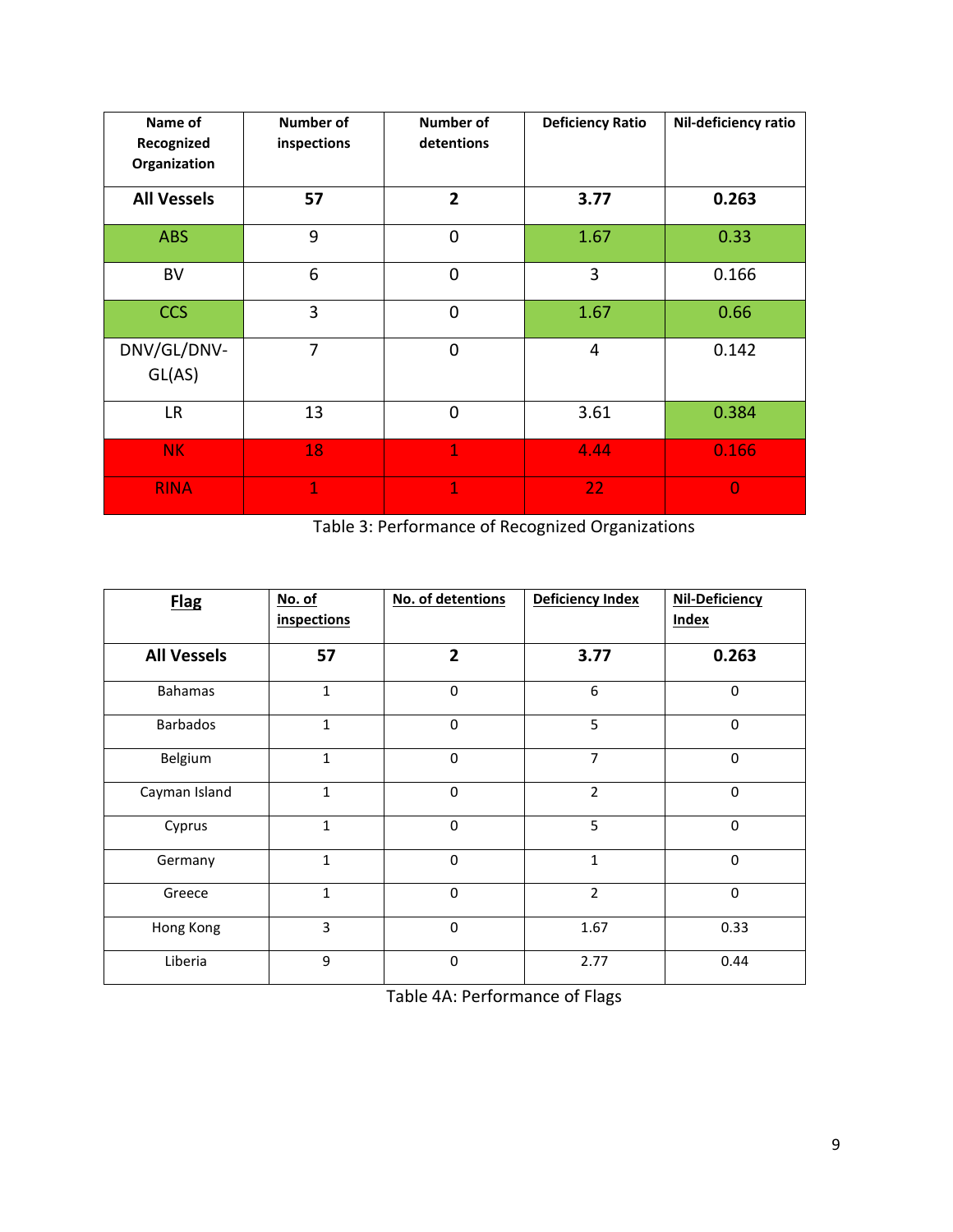| <b>Flag</b>                 | <b>Number of</b><br><b>Inspections</b> | <b>Number of</b><br>detentions | <b>Deficiency Index</b> | Nil-deficiency<br>Index |
|-----------------------------|----------------------------------------|--------------------------------|-------------------------|-------------------------|
| Malta                       | 5                                      | $\overline{0}$                 | 0.8                     | 0.6                     |
| Marshall Island             | $\overline{7}$                         | $\mathbf 0$                    | 2.42                    | 0.285                   |
| Netherlands                 | $\mathbf{1}$                           | $\mathbf 0$                    | 3                       | $\mathbf 0$             |
| Norway                      | $\mathbf{1}$                           | $\Omega$                       | $\mathbf 0$             | $\mathbf{1}$            |
| Panama                      | 9                                      | $\mathbf{1}$                   | $5.\overline{11}$       | 0.22                    |
| People Republic of<br>China | $\mathbf{1}$                           | $\mathbf 0$                    | $\mathbf 0$             | $\mathbf{1}$            |
| Portugal                    | $\overline{2}$                         | $\mathbf 0$                    | $\overline{\mathbf{4}}$ | 0                       |
| <b>Russian Federation</b>   | $\mathbf{1}$                           | $\overline{1}$                 | 22                      | $\overline{0}$          |
| Singapore                   | 8                                      | $\mathbf 0$                    | 5.87                    | 0.125                   |
| Thailand                    | $\mathbf{1}$                           | $\Omega$                       | 5                       | 0                       |
| Tuvalu                      | $\mathbf{1}$                           | $\mathbf 0$                    | $\overline{2}$          | $\mathbf 0$             |
| Vanuatu                     | $\mathbf{1}$                           | $\mathbf 0$                    | 3                       | 0                       |

Table 4B: Performance of Flags

| Code | <b>Type</b>                                         | <b>Number</b><br>(%age of<br>total) | <b>Typical deficiencies</b>                                               |
|------|-----------------------------------------------------|-------------------------------------|---------------------------------------------------------------------------|
| 011  | Certificates & Documentation<br>(Ship Certificates) | 2(0.9%)                             |                                                                           |
| 013  | Certificates & Documentation-<br>Documents          | $9(4.1\%)$                          | Rest hour records, Log books, SOPEP,<br><b>Material Data Sheets</b>       |
| 021  | <b>Structural Conditions</b>                        | 7(3.1%)                             | Deck Corrosion                                                            |
| 031  | Water/Weathertight Conditions                       | 12(5.5%0                            | Ventilators, air pipes and casings                                        |
| 041  | <b>Emergency Systems</b>                            | 10(4.5%)                            | Emergency lighting, batteries and switches,<br><b>Emergency Generator</b> |
| 051  | Radio Communications                                | 5(2.3%)                             | Radio log, Reserve source of energy                                       |

Table 5A: Deficiencies break up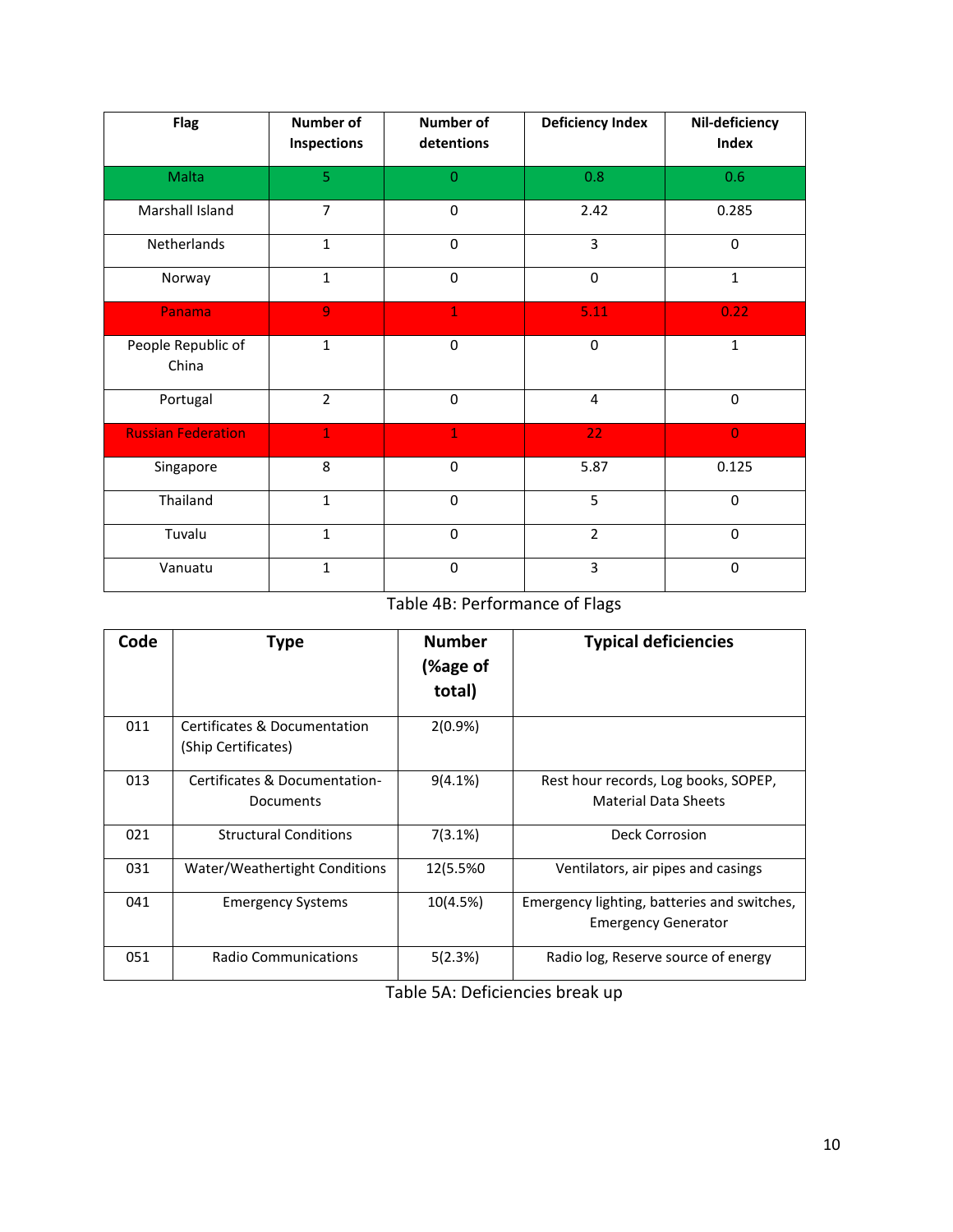| Code | <b>Type</b>                                                        | <b>Number (%age</b><br>of total) | <b>Typical deficiencies</b>                                                       |
|------|--------------------------------------------------------------------|----------------------------------|-----------------------------------------------------------------------------------|
| 061  | <b>Cargo Operations including</b><br>equipment                     | $2(0.9\%)$                       |                                                                                   |
| 071  | <b>Fire Safety</b>                                                 | 29(13.5%)                        | Fire detection and alarm system, oil<br>accumulation in bilges                    |
| 081  | Alarms                                                             | 2(0.9%                           |                                                                                   |
| 091  | Working and Living Conditions-<br><b>Living Conditions</b>         | 6(4.2%)                          | Provision quality, cold room, cleanliness                                         |
| 092  | <b>Working and Living Conditions-</b><br><b>Working Conditions</b> | 48(22.2%)                        | Obstruction/slipping, cleanliness of engine<br>room, Electrical, Gas Instruments. |
| 101  | Safety of Navigation                                               | 19(8.8%)                         | Passage Plan, Voyage Data Recorder,<br><b>BNWAS</b>                               |
| 111  | <b>Life Saving Appliances</b>                                      | 17(7.8%)                         | Lifejackets and their disposition; Lifebuoys<br>and their disposition; Lifeboats  |
| 131  | <b>Propulsion and Auxiliary</b><br>Machinery                       | 21(9.7%)                         | Auxiliary Engine, Propulsion Main Engine,<br><b>Gauges, Thermometers</b>          |
| 141  | Pollution Prevention: Marpol<br>Annex I                            | 4(1.9%)                          | Oil filtering equipment; ODME                                                     |
| 144  | Pollution Prevention: Marpol<br>Annex IV                           | 6(2.8%)                          | Sewage Treatment Plant                                                            |
| 145  | Pollution Prevention: Marpol<br>Annex V                            | 9(4.2%)                          | Garbage Record Book                                                               |
| 151  | <b>ISM</b>                                                         | 2(0.9%)                          | Safety and Environmental Protection Policy                                        |
| 161  | <b>ISPS</b>                                                        | $2(0.9\%)$                       | Access control to ships.                                                          |
| 182  | Labor Conditions - Conditions of<br>Employment                     | $1(0.4\%)$                       | Others                                                                            |
| 991  | Other                                                              | $2(0.9\%)$                       |                                                                                   |

Table 5B: Deficiencies Break-up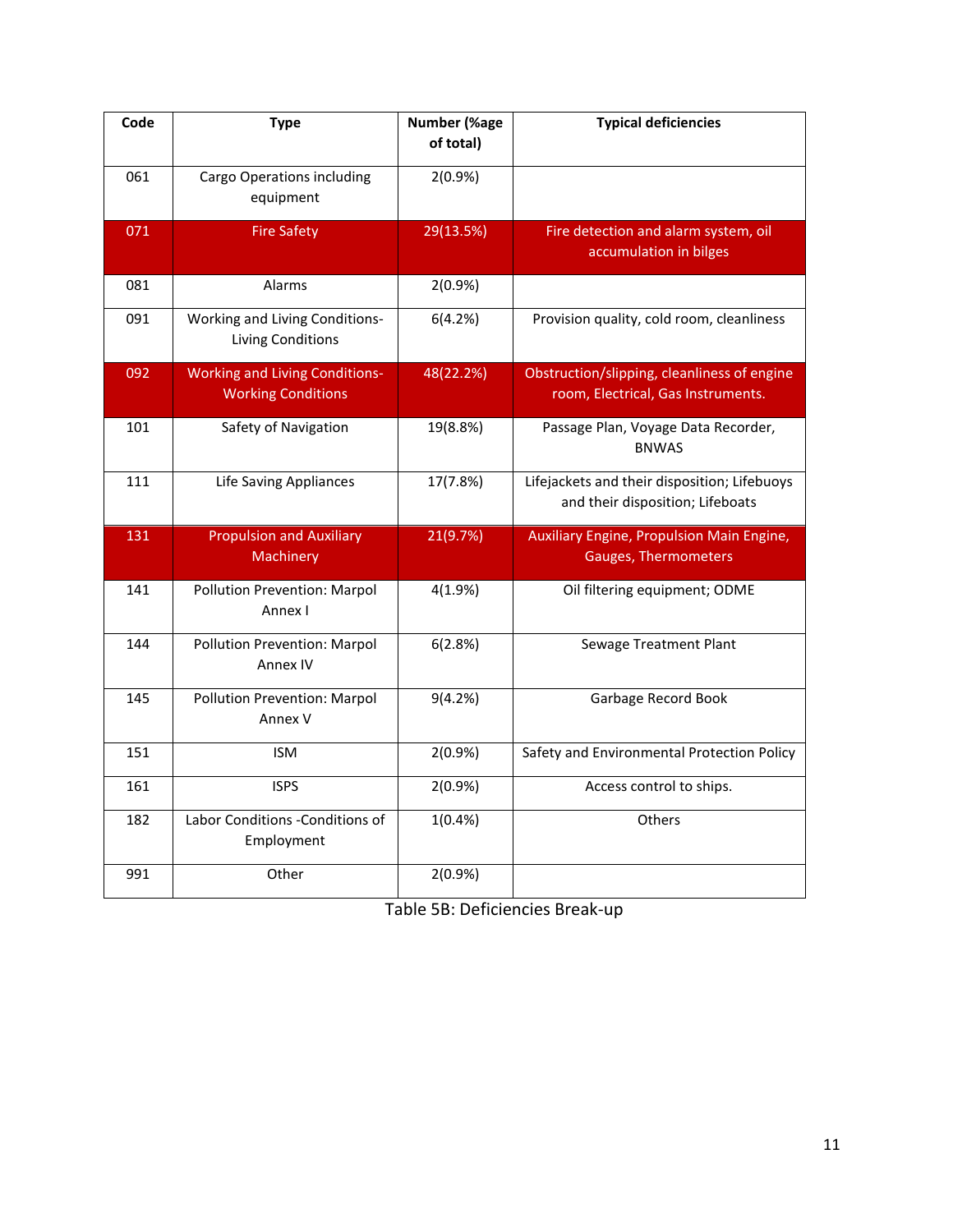#### **B. Flag State Inspections**



Figure 3: FSI Inspections in November 17: Break-up



Fig 4: Trends in detentions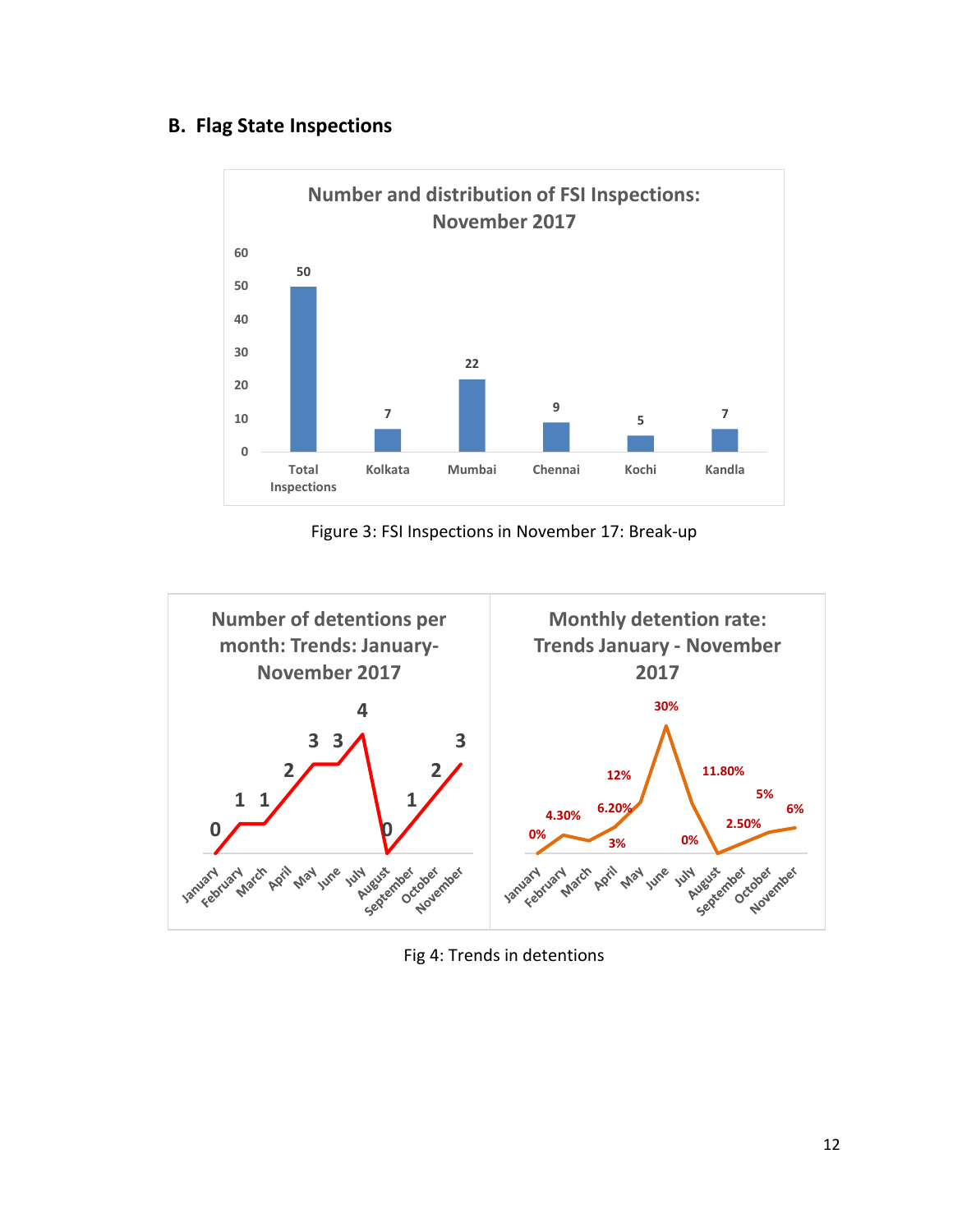

Fig 5: Trends in performance parameters: September-November 17

| <b>Type of vessel</b>                   | <b>Number of</b><br>inspections | <b>Number of</b><br>detentions | Deficiency<br>Ratio | <b>Nil-Deficiency</b><br>Ratio |
|-----------------------------------------|---------------------------------|--------------------------------|---------------------|--------------------------------|
| <b>All Vessels</b>                      | 50                              | $\overline{3}$                 | 7.06                | 0.02                           |
| <b>Bulk Carrier</b>                     | 5                               | 0                              | 9.8                 | 0                              |
| General<br>Cargo/Multi-<br>purpose Ship | $\mathbf{1}$                    | 0                              | 8                   | 0                              |
| <b>Other Cargo</b><br><b>Vessels</b>    | 15                              | 0                              | 4.6                 | 0                              |
| Off-shore vessels                       | $\mathbf{1}$                    | $\Omega$                       | 9                   | 0                              |
| <b>Oil Tankers</b>                      | 8                               | $\mathbf{1}$                   | 9.1                 | 0                              |
| Container                               | $\mathbf{1}$                    | 0                              | 7                   | $\overline{0}$                 |
| <b>Passenger Vessels</b>                | 3                               | 0                              | 13.3                | $\overline{0}$                 |
| Tug Boat                                | 16                              | $\overline{2}$                 | 6.125               | 0.062                          |

Table 6: Performance of vessels based on ship typ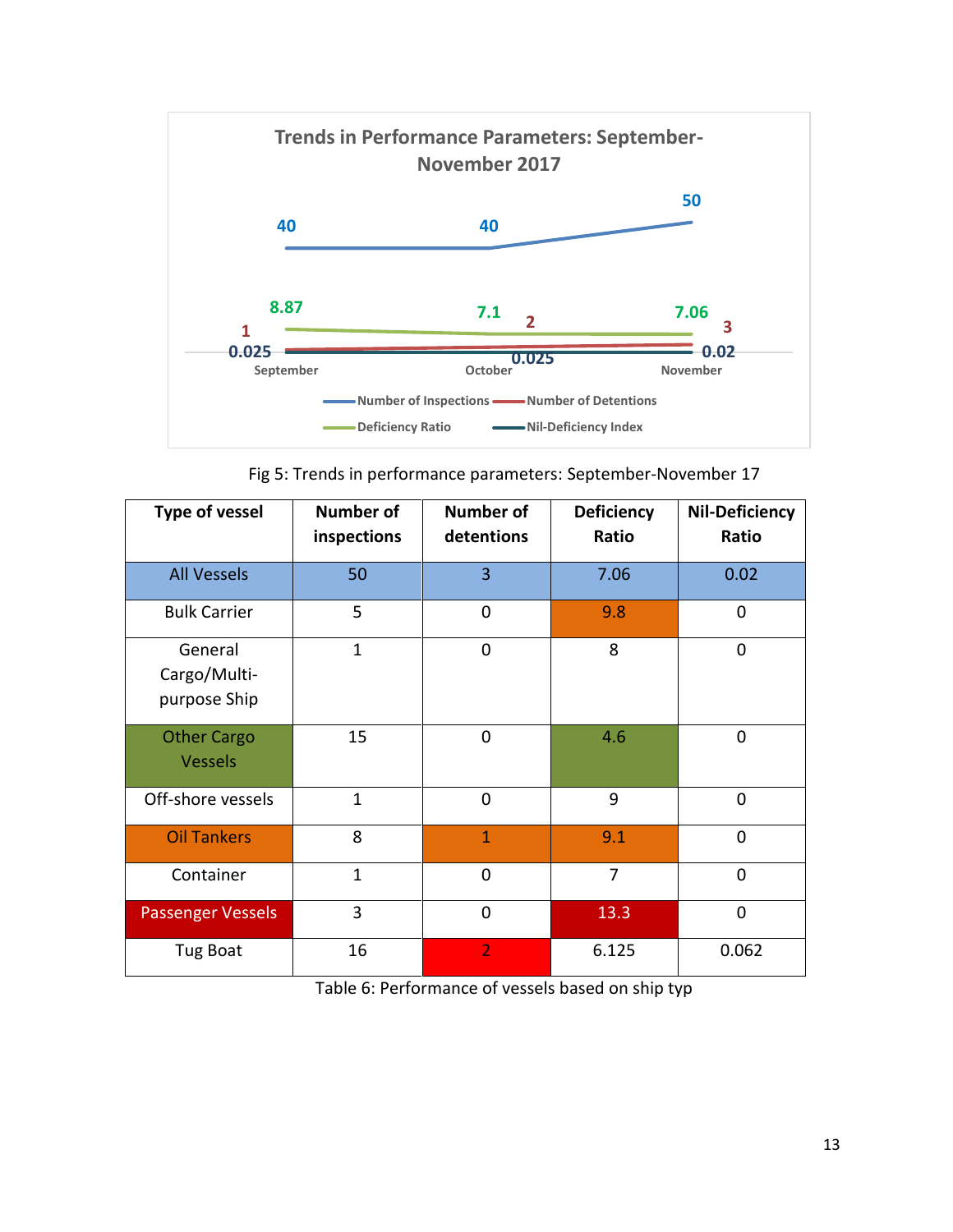|                                                | 0-5 Years        |                  |               |                      | 5-15 Years       |                  |                |                  |
|------------------------------------------------|------------------|------------------|---------------|----------------------|------------------|------------------|----------------|------------------|
| <b>Ship Type</b>                               | No. of<br>insps. | No. of<br>detns. | Def.<br>ratio | Nil<br>def.<br>ratio | No. of<br>insps. | No. of<br>detns. | Def.<br>ratio  | Nil def<br>ratio |
| All Vessels                                    | $\mathbf{1}$     | $\mathbf{0}$     | 5             | $\mathbf 0$          | 17               | $\mathbf{1}$     | 7.9            | 0.058            |
| <b>Bulk Carrier</b>                            | $\mathbf{1}$     | $\Omega$         | 5             | $\mathbf 0$          | 3                | $\Omega$         | 11.7           | $\Omega$         |
| General Cargo/Multi-<br><b>Purpose Vessels</b> | <b>NA</b>        | <b>NA</b>        | <b>NA</b>     | <b>NA</b>            | <b>NA</b>        | <b>NA</b>        | <b>NA</b>      | <b>NA</b>        |
| Off shore service vessels                      | <b>NA</b>        | <b>NA</b>        | <b>NA</b>     | <b>NA</b>            | <b>NA</b>        | <b>NA</b>        | <b>NA</b>      | <b>NA</b>        |
| Oil Tankers                                    | <b>NA</b>        | <b>NA</b>        | <b>NA</b>     | <b>NA</b>            | 3                | 0                | 8.33           | $\mathbf 0$      |
| <b>Container Vessels</b>                       | <b>NA</b>        | <b>NA</b>        | <b>NA</b>     | <b>NA</b>            | <b>NA</b>        | <b>NA</b>        | <b>NA</b>      | NA               |
| <b>Other Cargo Vessels</b>                     | <b>NA</b>        | <b>NA</b>        | <b>NA</b>     | <b>NA</b>            | 5                | $\Omega$         | $\overline{5}$ | $\Omega$         |
| <b>Passenger Vessels</b>                       | <b>NA</b>        | <b>NA</b>        | <b>NA</b>     | <b>NA</b>            | $\mathbf{1}$     | $\Omega$         | 16             | $\Omega$         |
| <b>Tug Boats</b>                               | <b>NA</b>        | <b>NA</b>        | <b>NA</b>     | <b>NA</b>            | 5                | $\mathbf{1}$     | 6.6            | 0.2              |

|                                                | <b>15-25 Years</b> |                  |                |                             | >25 Years        |                  |                |                            |
|------------------------------------------------|--------------------|------------------|----------------|-----------------------------|------------------|------------------|----------------|----------------------------|
| <b>Ship Type</b>                               | No. of<br>insps.   | No. of<br>detns. | Def.<br>ratio  | <b>Nil</b><br>def.<br>ratio | No. of<br>insps. | No. of<br>detns. | Def.<br>ratio  | <b>Nil</b><br>def<br>ratio |
| <b>All Vessels</b>                             | 21                 | $\overline{2}$   | 7.76           | $\mathbf{0}$                | 11               | $\mathbf{0}$     | 4.63           | $\mathbf{0}$               |
| <b>Bulk Carrier</b>                            | $\mathbf{1}$       | $\Omega$         | 9              | $\Omega$                    | <b>NA</b>        | <b>NA</b>        | <b>NA</b>      | <b>NA</b>                  |
| General Cargo/Multi-<br><b>Purpose Vessels</b> | $\mathbf{1}$       | $\mathbf{0}$     | 8              | $\Omega$                    | <b>NA</b>        | <b>NA</b>        | <b>NA</b>      | NA                         |
| Off shore service vessels                      | $\mathbf{1}$       | $\Omega$         | 9              | $\Omega$                    | <b>NA</b>        | <b>NA</b>        | <b>NA</b>      | <b>NA</b>                  |
| <b>Oil Tankers</b>                             | 4                  | $\mathbf{1}$     | 9              | $\Omega$                    | $\mathbf{1}$     | $\Omega$         | 12             | $\mathbf 0$                |
| <b>Container Vessels</b>                       | $\mathbf{1}$       | $\Omega$         | $\overline{7}$ | $\Omega$                    |                  |                  |                |                            |
| <b>Other Cargo Vessels</b>                     | 3                  | $\Omega$         | 5.7            | $\Omega$                    | $\overline{7}$   | $\Omega$         | 3.85           | $\mathbf{0}$               |
| <b>Passenger Vessels</b>                       | $\overline{2}$     | $\Omega$         | 12             | $\Omega$                    | <b>NA</b>        | <b>NA</b>        | <b>NA</b>      | <b>NA</b>                  |
| <b>Tug Boats</b>                               | 8                  | $\mathbf{1}$     | 6.6            | $\mathbf 0$                 | 3                | $\mathbf 0$      | $\overline{4}$ | $\mathbf 0$                |

Table 7: Performance Parameters based upon ship type and age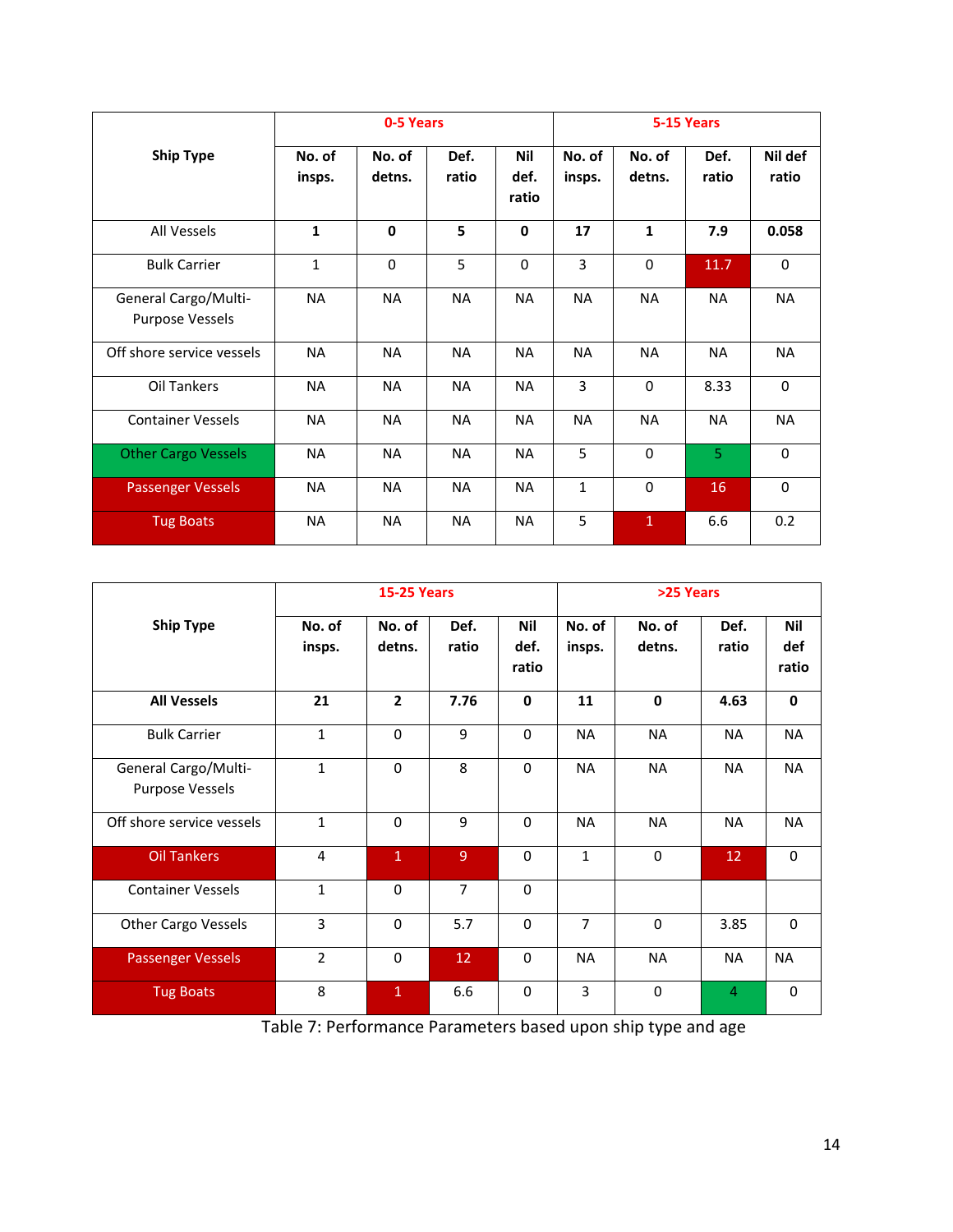| Vessels<500GT                 | No. of<br>insps. | No. of<br>detns. | Def. ratio | Nil def. ratio |
|-------------------------------|------------------|------------------|------------|----------------|
| All Vessels inspected < 500GT | 22               | 2                | 6.6        | 0.045          |
| <b>Other Cargo Vessels</b>    | 4                | 0                | 4.25       | -0             |
| Passenger Vessels             |                  | 0                | 15         |                |
| <b>Tug Boats</b>              | 16               |                  | 6.125      | 0.042          |

| Vessels >= 500GT &< 3000gt                 | No. of<br>insps. | No. of<br>detns. | Def. ratio | Nil def. ratio |
|--------------------------------------------|------------------|------------------|------------|----------------|
| All Vessels inspected<br>>=500GT &< 3000GT | 8                | 0                | 5.37       |                |
| Off-shore Service Vessels                  |                  | 0                |            |                |
| <b>Other Cargo Vessels</b>                 |                  | 0                | 4.85       |                |

| Vessels $>=$ 3000gt                           | No. of<br>insps. | No. of<br>detns. | Def. ratio | Nil def. ratio |
|-----------------------------------------------|------------------|------------------|------------|----------------|
| All Vessels inspected >=<br>3000GT            | 20               | $\mathbf{1}$     | 8.25       | 0              |
| <b>Bulk Carrier</b>                           | 5                | 0                | 9.8        | 0              |
| Container                                     | $\mathbf{1}$     | $\overline{0}$   | 7          | $\overline{0}$ |
| General Cargo/Multi-purpose<br><b>Vessels</b> | $\mathbf{1}$     | 0                | 8          | 0              |
| <b>Passenger Ships</b>                        | 1                | 0                | 10         | 0              |
| <b>Oil Tanker</b>                             | 8                | $\overline{1}$   | 9.125      | $\overline{0}$ |
| <b>Other Cargo Vessels</b>                    | 4                | 0                | 4.5        | $\Omega$       |

Table 8: Performance of vessels: Based on ship type and size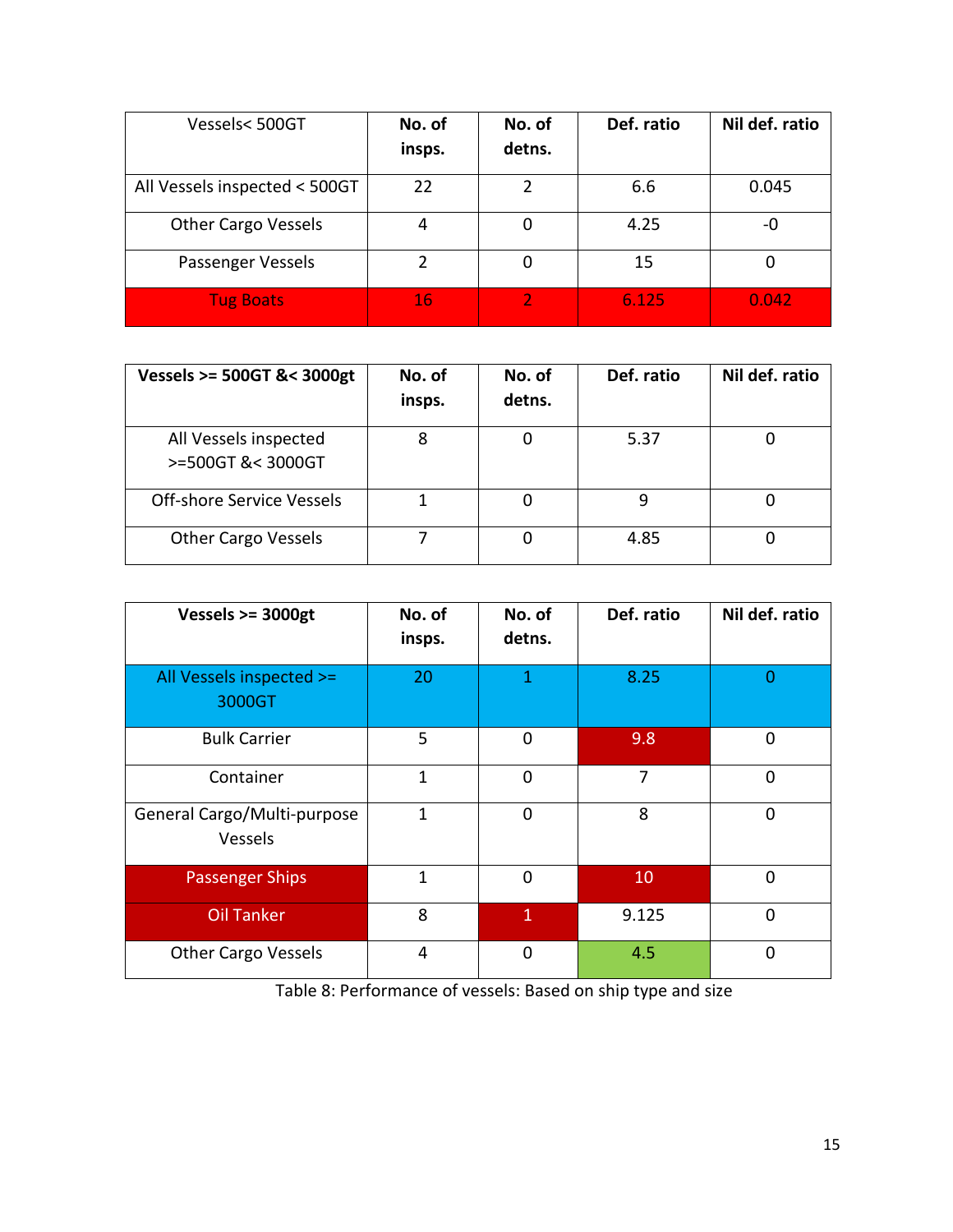| Recognized                | <b>Number of</b> | <b>Number of</b> | <b>Deficiency</b> | <b>Nil Deficiency</b> |
|---------------------------|------------------|------------------|-------------------|-----------------------|
| Organization/s            | Inspections      | detentions       | Ratio             | Ratio                 |
| <b>All Vessels</b>        | 50               | 3                | 7.06              | 0.02                  |
| <b>IRS-ABS</b>            | $\overline{4}$   | $\overline{0}$   | 9                 | $\overline{0}$        |
| IRS-BV                    | 3                | $\overline{0}$   | 5.3               | $\overline{0}$        |
| IRS/DNV/GL/DNV-<br>GL(AS) | $\overline{2}$   | $\Omega$         | 3.5               | $\overline{0}$        |
| IRS/LR                    | 3                | $\overline{0}$   | 5.66              | $\overline{0}$        |
| IRS/NK                    | 3                | $\mathbf 0$      | 6.66              | $\mathbf 0$           |
| <b>IRS</b>                | 35               | 3                | 7.04              | 0.028                 |

Table 9: Performance of Recognized Organizations

| <b>Name of Company</b>                 | <b>Number of</b>   | <b>Number of</b>  | <b>Deficiency</b> | <b>Nil-Deficiency</b> |
|----------------------------------------|--------------------|-------------------|-------------------|-----------------------|
|                                        | <b>Inspections</b> | <b>Detentions</b> | Ratio             | Ratio                 |
| Ambuja Cements                         | $\mathbf{1}$       | 0                 | 8                 | 0                     |
| Apeejay Shipping                       | $\mathbf{1}$       | 0                 | 15                | $\Omega$              |
| Dolphin Offshore                       | $\mathbf{1}$       | $\mathbf 0$       | 5                 | $\mathbf 0$           |
| <b>ESSAR Shipping</b>                  | 3                  | $\mathbf 0$       | 10.67             | $\mathbf 0$           |
| Fleet Management India<br>Ltd          | $\mathbf{1}$       | $\mathbf 0$       | 5                 | $\mathbf 0$           |
| GESCO Ltd.                             | $\overline{2}$     | $\mathbf 0$       | $\overline{4}$    | $\mathbf 0$           |
| <b>Global Offshore Services</b><br>Ltd | $\mathbf{1}$       | 0                 | 6                 | 0                     |
| Great Ship India                       | $\overline{2}$     | $\mathbf 0$       | 4                 | 0                     |
| HAL Offshore Ltd.                      | $\overline{2}$     | $\Omega$          | 3.5               | $\Omega$              |
| Hind Offshore Ltd.                     | $\overline{2}$     | $\Omega$          | 4                 | $\Omega$              |
| <b>IND-AUST Maritime</b>               | $\mathbf{1}$       | $\mathbf 0$       | 10                | $\mathbf 0$           |

Table 10A: Performance of Indian Ship Operators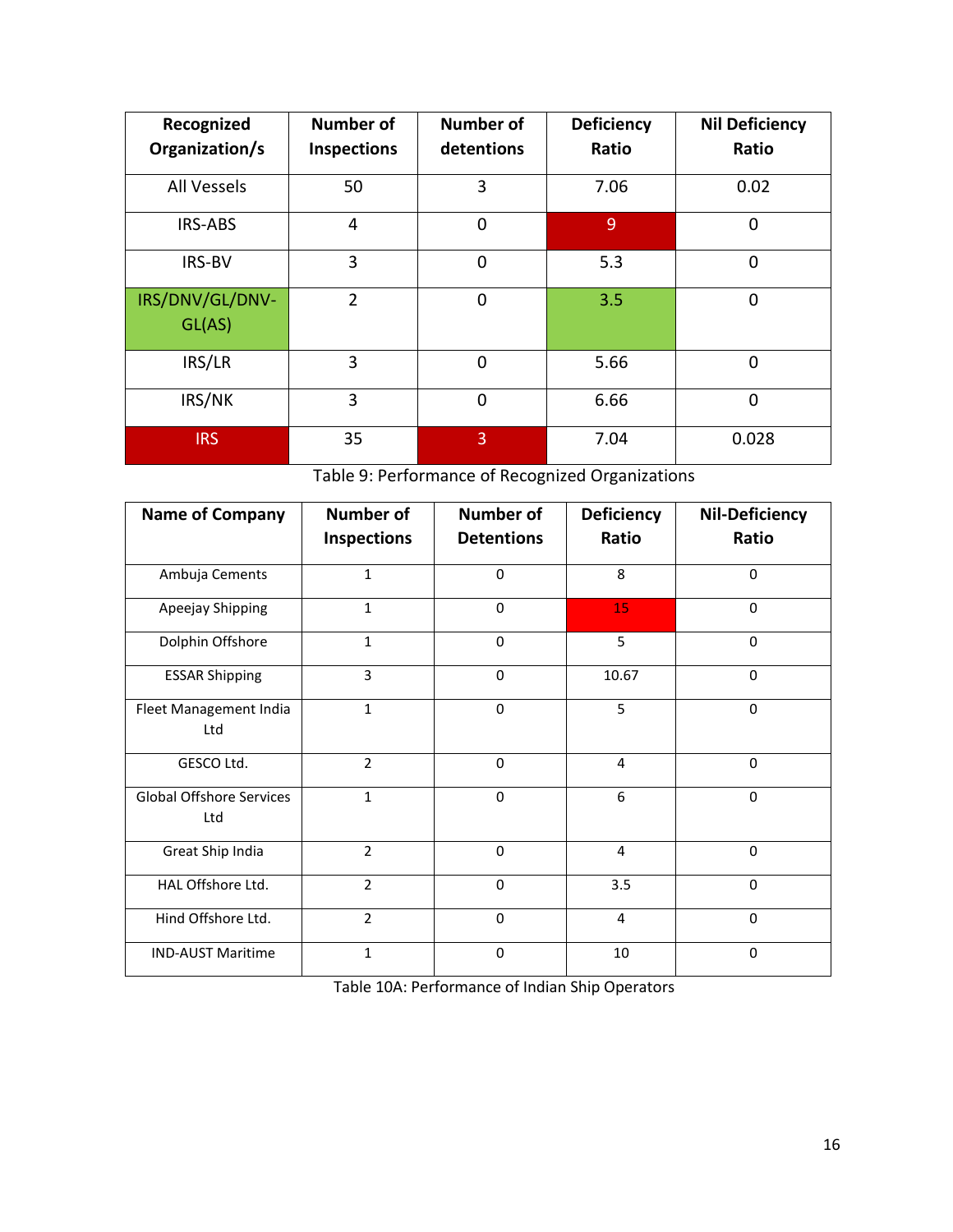| <b>Name of Company</b>                             | <b>Number of</b>   | <b>Number of</b>  | <b>Deficiency</b> | <b>Nil-Deficiency Index</b> |
|----------------------------------------------------|--------------------|-------------------|-------------------|-----------------------------|
|                                                    | <b>Inspections</b> | <b>Detentions</b> | Index             |                             |
| Kakinada Seaports Ltd.                             | $\mathbf{1}$       | $\mathbf 0$       | 5                 | $\mathbf 0$                 |
| Lift Marine                                        | $\mathbf{1}$       | $\mathbf 0$       | 12                | $\mathbf 0$                 |
| <b>Darya Ship Management</b>                       | $\mathbf{1}$       | $\mathbf{1}$      | 16                | $\mathbf 0$                 |
| Ocean Sparkle Ltd.                                 | $\overline{3}$     | $\mathbf 0$       | $\overline{3}$    | 0.33                        |
| <b>Off-shore International</b><br><b>Logistics</b> | $\overline{1}$     | $\mathbf{1}$      | 13                | $\overline{0}$              |
| Polestar Maritime Ltd.                             | $\overline{3}$     | $\mathbf 0$       | $\overline{7}$    | $\mathbf 0$                 |
| Proactive Ship<br>Management                       | $\mathbf{1}$       | $\mathbf 0$       | 14                | $\mathbf 0$                 |
| Reliance Industries                                | $\overline{2}$     | $\mathbf 0$       | 2.5               | $\mathbf 0$                 |
| SS Offshore                                        | $\mathbf{1}$       | $\mathbf 0$       | 9                 | $\pmb{0}$                   |
| Sanmar Shipping Ltd.                               | $\mathbf{1}$       | $\mathbf 0$       | $\overline{4}$    | $\mathbf 0$                 |
| SCI Ltd                                            | 8                  | $\mathbf 0$       | 7.6               | $\mathbf 0$                 |
| Seven Island Shipping                              | $\mathbf{1}$       | $\mathbf 0$       | 12                | $\mathbf 0$                 |
| SIMA Marine India Pvt.<br>Ltd.                     | $\mathbf{1}$       | $\mathbf 0$       | 5                 | $\mathbf 0$                 |
| SS Offshore Pvt. Ltd.                              | $\mathbf{1}$       | $\mathbf 0$       | 5                 | $\mathbf 0$                 |
| <b>SVS Marine</b>                                  | $\overline{2}$     | $\pmb{0}$         | 6.5               | $\pmb{0}$                   |
| <b>Tag Offshore</b>                                | $\overline{2}$     | $\mathbf{1}$      | 7.5               | $\Omega$                    |
| <b>TCI Seaways</b>                                 | $\mathbf{1}$       | $\mathbf 0$       | $\overline{7}$    | 0                           |
| <b>Vinayak Marine Services</b>                     | $\mathbf{1}$       | $\mathbf 0$       | $\overline{4}$    | $\pmb{0}$                   |
| <b>ZEN Shipping</b>                                | $\mathbf{1}$       | $\mathbf 0$       | 11                | $\mathbf 0$                 |

Table 10 B: Performance of Indian Ship Operators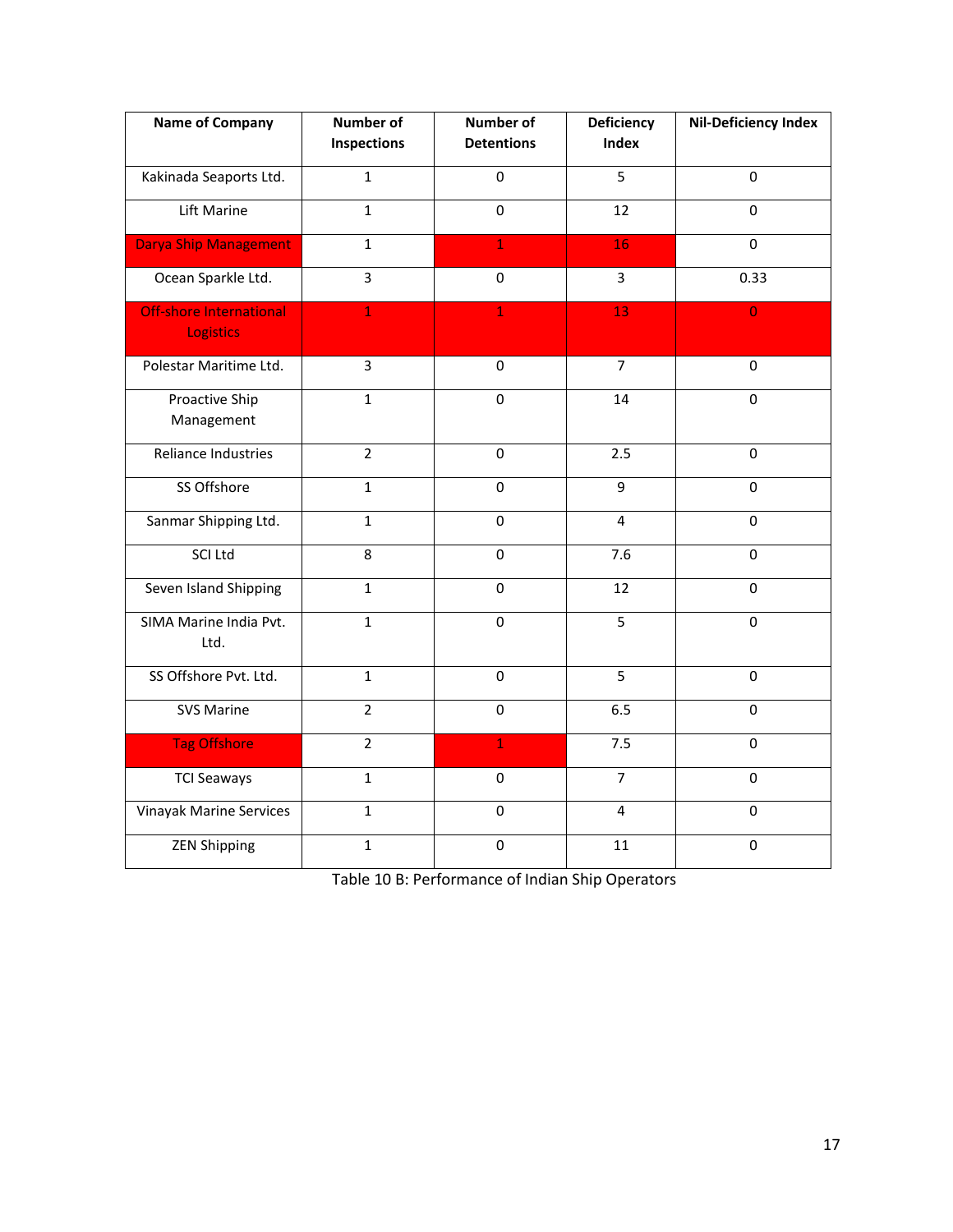| Code | <b>Type</b>                                                        | <b>Number (%age</b> | <b>Typical deficiencies</b>                                                                                          |
|------|--------------------------------------------------------------------|---------------------|----------------------------------------------------------------------------------------------------------------------|
|      |                                                                    | of total)           |                                                                                                                      |
| 011  | Certificates & Documentation (Ship<br>Certificates)                | 15(4.2%)            | <b>MSMD</b>                                                                                                          |
| 012  | Certificates & Documentation (Crew<br>Certificates)                | 3(0.85%)            | <b>Certificate for Master and Officers</b>                                                                           |
| 013  | Certificates & Documentation-<br>Documents                         | 26(7.3%)            | Rest hour records/Oil record<br>book/Survey file/MSDS                                                                |
| 021  | <b>Structural Conditions</b>                                       | 13(3.7%)            | Deck corrosion; Hull corrosion                                                                                       |
| 031  | Water/Weathertight Conditions                                      | 18(5.1%)            | Ventilators, air pipes, casings/Doors                                                                                |
| 041  | <b>Emergency Systems</b>                                           | 5(1.4%)             | <b>Emergency Generator</b>                                                                                           |
| 051  | <b>Radio Communications</b>                                        | 4(1.1%)             | Radio Log                                                                                                            |
| 061  | Cargo Operations including equipment                               | 3(0.8%)             |                                                                                                                      |
| 071  | <b>Fire Safety</b>                                                 | 23(6.5%)            | Fire detection and alarm system; Fire<br>pumps and its pipes; Inert Gas<br>System; International Shore<br>Connection |
| 081  | Alarms                                                             | 6(1.7%)             | Fire alarm; Steering Gear Alarm                                                                                      |
| 091  | Working and Living Conditions-Living<br>Conditions                 | 20(5.7%)            | Galley, handling room; Pipes, Wires<br>insulation; Ventilation, Furnishings,<br>Parasites                            |
| 092  | <b>Working and Living Conditions-</b><br><b>Working Conditions</b> | 63(17.8%)           | Safe means of access; Machinery;<br>Electrical; Anchoring Device; Steam<br>and Pressure Pipes                        |
| 101  | <b>Safety of Navigation</b>                                        | 46(13.3%)           | Lights, shapes and signals/Nautical<br>publications/Passage Plan                                                     |

Table 11 A: Break up of deficiencies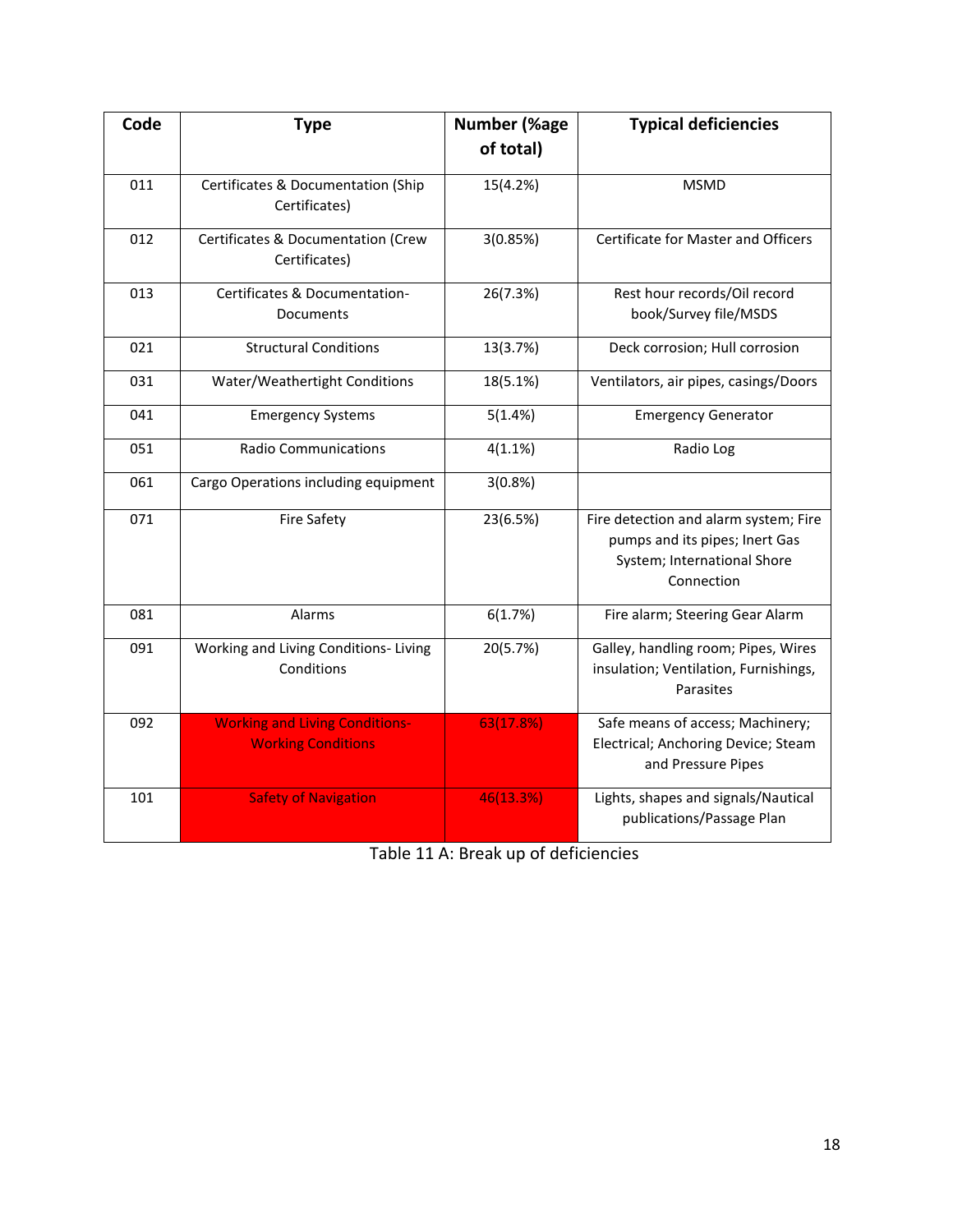| Code | <b>Type</b>                           | Number(%age of<br>total) | Nature of deficiencies                                     |
|------|---------------------------------------|--------------------------|------------------------------------------------------------|
| 111  | <b>Life Saving Appliances</b>         | 37(10.5%)                | Lifebuoys/Lifejackets/Rescue Boats                         |
| 131  | Propulsion and Auxiliary Machinery    | 32(9.1%)                 | Auxiliary Engine,<br>Guages/Thermometers                   |
| 141  | Pollution Prevention: Marpol Annex I  | 12(3.4%)                 | Oil and oily mixture from Engine<br>Room                   |
| 144  | Pollution Prevention: Marpol Annex IV | 4(1.1%)                  | Sewage Treatment Plant                                     |
| 145  | Pollution Prevention: Marpol Annex V  | 6(1.7%)                  | Garbage Segregation                                        |
| 151  | <b>ISM</b>                            | 10(2.8%)                 | Maintenance of ship &<br>equipment/Resources and Personnal |
| 161  | <b>ISPS</b>                           | 2(0.6%)                  |                                                            |
| 171  | Other Safety in general               | 5(1.4%)                  |                                                            |

Table 11 B: Break up of deficiencies

# **C. Port State Inspections of Indian Flag Vessels**



Figure 6: Detention Trends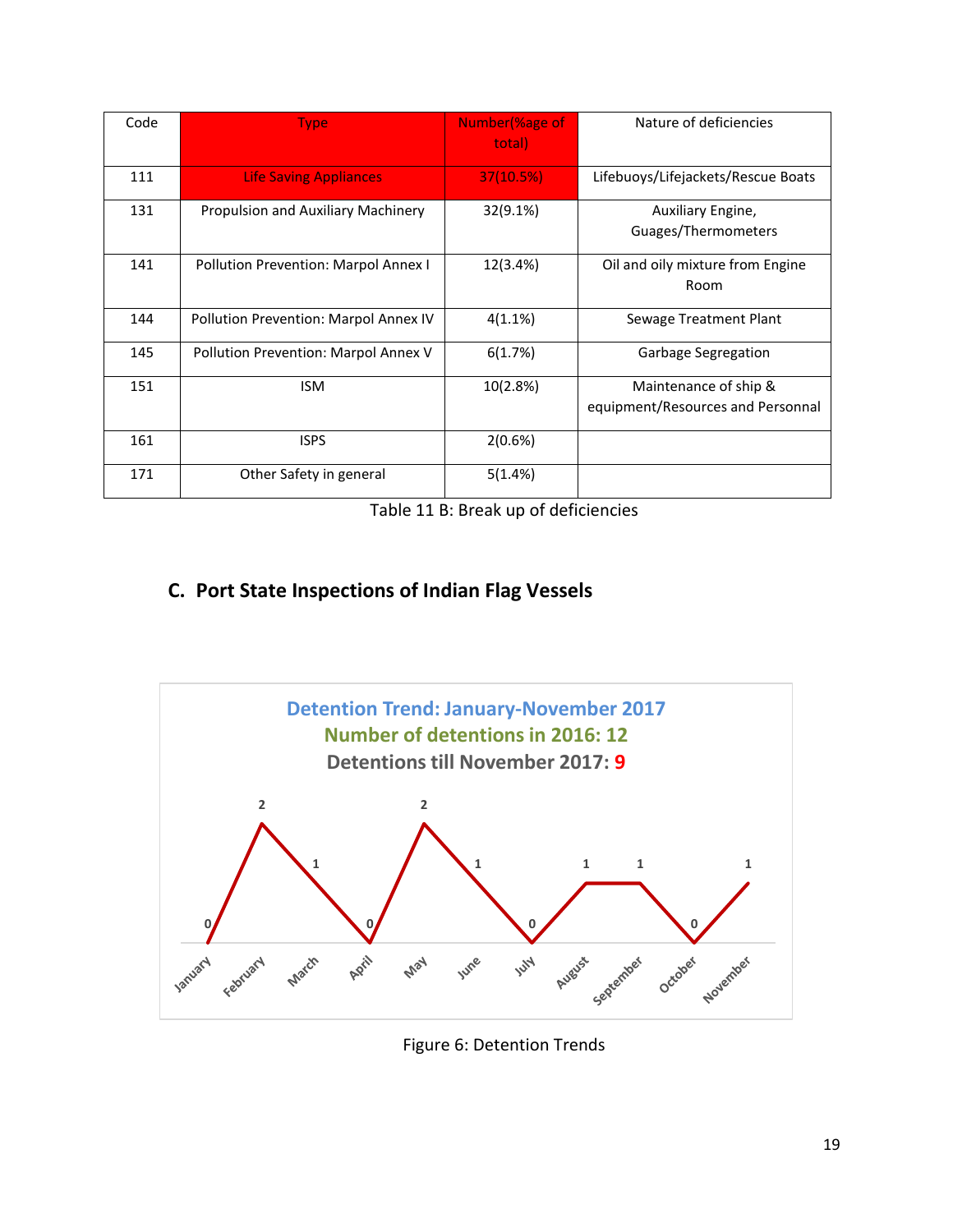| <b>Regional MOU/PSC</b> | <b>Number of</b> | <b>Number of</b> | <b>Deficiency</b> | <b>Nil Deficiency</b> |
|-------------------------|------------------|------------------|-------------------|-----------------------|
| All total               | 19               |                  | 2.8               | 0.37                  |
| Abuja                   |                  | 0                | 0                 |                       |
| <b>Black Sea</b>        |                  |                  | 5                 | 0.5                   |
| <b>IOMOU</b>            |                  | O                | $\mathcal{P}$     | O                     |
| <b>Paris</b>            | 1                | 1                | 18                | $\overline{0}$        |
| Riyadh                  | 4                | O                | 0.5               | 0.5                   |
| <b>Tokyo</b>            | 10               |                  | 2.1               | 0.3                   |

Table 12: Performance under various PSC regimes

| <b>Type of Vessel</b>                              | Number of          | <b>Number of</b> | <b>Deficiency</b> | <b>Nil Deficiency</b> |  |  |
|----------------------------------------------------|--------------------|------------------|-------------------|-----------------------|--|--|
|                                                    | <b>Inspections</b> | detentions       | <b>Index</b>      | <b>Index</b>          |  |  |
| <b>Bulk Carrier</b>                                | 10                 | $\mathbf 0$      | 2.4               | 0.4                   |  |  |
| 5-15 Years                                         | 7                  | $\mathbf 0$      | $\overline{2}$    | 0.28                  |  |  |
| $\triangleright$ 15 Years                          | 3                  | $\overline{0}$   | 3.33              | 0.66                  |  |  |
| <b>Oil Tanker</b>                                  | 6                  | $\mathbf{1}$     | 4.33              | 0.33                  |  |  |
| 5-15 Years                                         | $\overline{4}$     | $\mathbf 0$      | 1.75              | 0.40                  |  |  |
| 15-25 Years                                        | $\overline{2}$     | $\mathbf{1}$     | 9.5               | $\mathbf 0$           |  |  |
| <b>Chemical Tanker</b>                             | $\overline{2}$     | $\Omega$         | 0.5               | 0.5                   |  |  |
| 0-5 Years                                          | $\mathbf{1}$       | $\Omega$         | $\mathbf 0$       | $\mathbf{1}$          |  |  |
| 15-25 Years                                        | $\mathbf{1}$       | $\overline{0}$   | $\mathbf{1}$      | $\overline{0}$        |  |  |
| <b>Container Ship</b>                              | $\mathbf{1}$       | $\overline{0}$   | $\overline{2}$    | $\overline{0}$        |  |  |
| 15-25 Years                                        | $\mathbf{1}$       | $\overline{0}$   | $\overline{2}$    | $\mathbf 0$           |  |  |
| Table 13: Performance based upon ship type and age |                    |                  |                   |                       |  |  |

Table 13: Performance based upon ship type and age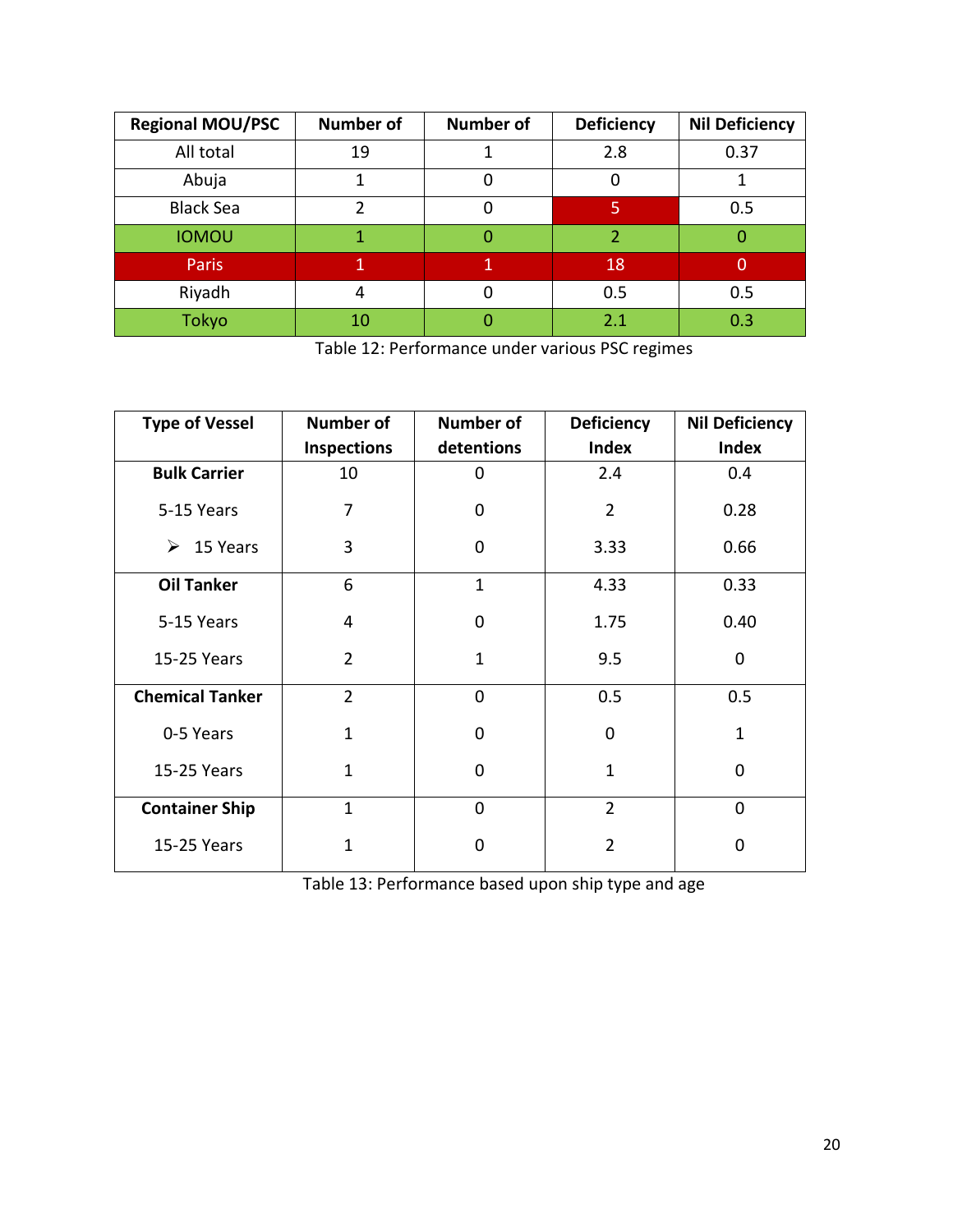| <b>Name of Company</b>                  | <b>Number of</b><br><b>Inspections</b> | Number of<br>detentions | <b>Deficiency</b><br>Ratio | <b>Nil Deficiency</b><br>Ratio |  |
|-----------------------------------------|----------------------------------------|-------------------------|----------------------------|--------------------------------|--|
| <b>Elektrans Shipping Pvt.</b><br>Ltd.  | $\mathbf{1}$<br>Paris-1                | $\mathbf{1}$            | 18                         | $\overline{0}$                 |  |
| <b>Five Star Shipping</b>               | 3; Black Sea-2;<br>Riyadh-1            | $\mathbf 0$             | 3.33                       | 0.66                           |  |
| <b>Fleet Management Ltd.</b>            | 1; Tokyo-1                             | $\overline{0}$          | $\mathbf 0$                | $\mathbf{1}$                   |  |
| <b>GESCO</b>                            | 5; Tokyo-3; Riyadh-1<br>Abuja-1        | $\overline{0}$          | 1.8                        | 0.1                            |  |
| <b>SCI</b>                              | 4; TOKYO-2; IOMOU-<br>1; RIYADH-1      | $\overline{0}$          | 2.25                       | 0.5                            |  |
| <b>TOLANI</b>                           | 3; TOKYO-3                             | $\overline{0}$          | 1.33                       | 0.33                           |  |
| <b>TW Ship Management</b>               | 1; TOKYO-1                             | 0                       | $\overline{2}$             | 0                              |  |
| <b>ZEN Shipping &amp; Ports</b><br>Ltd. | 1; RIYADH-1                            | $\mathbf 0$             | $\mathbf{1}$               | $\mathbf 0$                    |  |

Table 14: Performance of Indian Ship Operators

| Recognized<br>Organization  | <b>Number of</b><br>inspections | <b>Number of</b><br>detentions | <b>Deficiency</b><br>Ratio | <b>Nil Deficiency</b><br>Ratio |
|-----------------------------|---------------------------------|--------------------------------|----------------------------|--------------------------------|
| IRS/ABS                     | 6                               | 0                              | 2                          | 0.5                            |
| IRS/BV                      | $\mathbf{1}$                    | $\overline{0}$                 | 3                          | $\mathbf 0$                    |
| IRS/DNV, GL, DNV-<br>GL(AS) | 4                               | 0                              | 3.5                        | 0.25                           |
| IRS/LR                      | 4                               | $\overline{0}$                 | 0.75                       | 0.5                            |
| IRS/NK                      | 1                               | 0                              | $\mathbf 0$                | 1                              |
| <b>IRS</b>                  | 3                               | 1                              | 7                          | $\overline{0}$                 |

Table 15: Performance of Recognized Organizations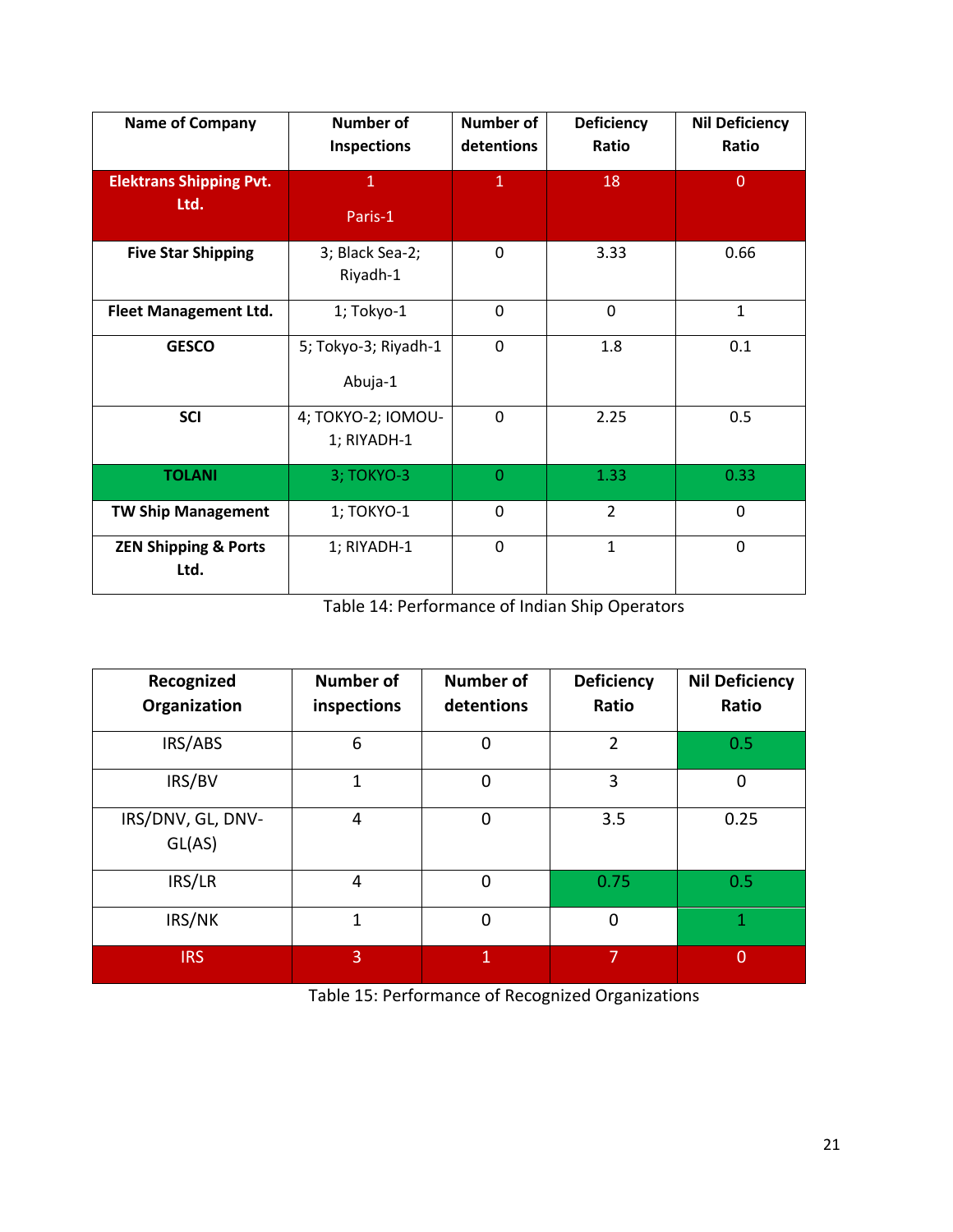| Code | <b>Type</b>                                                                         | <b>Number (%age</b> | <b>Typical deficiencies</b>                                          |
|------|-------------------------------------------------------------------------------------|---------------------|----------------------------------------------------------------------|
|      |                                                                                     | of total)           |                                                                      |
| 011  | <b>Certificates &amp; Documentation (Ship</b><br>Certificates)                      | 7(13.2%)            | MSMD, SAFCON                                                         |
| 012  | <b>Certificates &amp; Documentation (Crew</b><br>Certificates)                      | 1(1.9%)             | <b>SEA</b>                                                           |
| 013  | <b>Certificates &amp; Documentation</b><br>(Documents)                              | 2(3.8%)             |                                                                      |
| 031  | <b>Water/Weathertight Conditions</b>                                                | 1(1.9%)             | <b>Freeboard Marks</b>                                               |
| 041  | <b>Emergency Systems</b>                                                            | 2(3.8%)             | Enclosed Space entry and rescue<br>drills.                           |
| 051  | <b>Radio Communications</b>                                                         | 1(1.9%)             | <b>GMDSS Operations</b>                                              |
| 061  | <b>Cargo Operations including</b><br>equipment                                      | 1(1.9%)             |                                                                      |
| 071  | <b>Fire Safety</b>                                                                  | 5(9.4%)             | Jacketed High-Pressure pipes;<br>Fire Pumps and pipes                |
| 091  | <b>Working and Living Conditions (Living</b><br><b>Conditions)</b>                  | 1(1.9%)             |                                                                      |
| 092  | <b>Working and Living Conditions</b><br>(Working Conditions)                        | 2(3.8%)             | Steam pipes, pressure pipes,<br>wire, insulation                     |
| 101  | <b>Safety of Navigation</b>                                                         | 6(11.3%)            | <b>Bridge Operations; ECDIS; Speed</b><br>Log                        |
| 111  | <b>Life Saving Appliances</b>                                                       | 7(13.2%)            | <b>Rescue Boat; Embarkation</b><br><b>Arrangement Survival Craft</b> |
| 131  | <b>Propulsion &amp; Auxiliary Machinery</b>                                         | 3(5.6%)             | Auxiliary Engine; Insulation<br>wetted in oil.                       |
| 151  | <b>ISM</b>                                                                          | 1(1.9%)             |                                                                      |
| 171  | <b>Other</b>                                                                        | 10(18.8%)           |                                                                      |
| 182  | <b>Labor Conditions (Conditions of</b><br>Employment)                               | 1(1.9%)             | Crew Wages                                                           |
| 184  | Labor Conditions-Health Protection,<br>medical care, welfare and social<br>security | 2(3.8%)             | Electrical; Lighting in working<br>spaces.                           |

Table 16: Break up of deficiencies

Prepared by: Shri Vikrant Rai, Engineer & Ship Surveyor

Approved by: Shri B.R.Sekhar, Chief Surveyor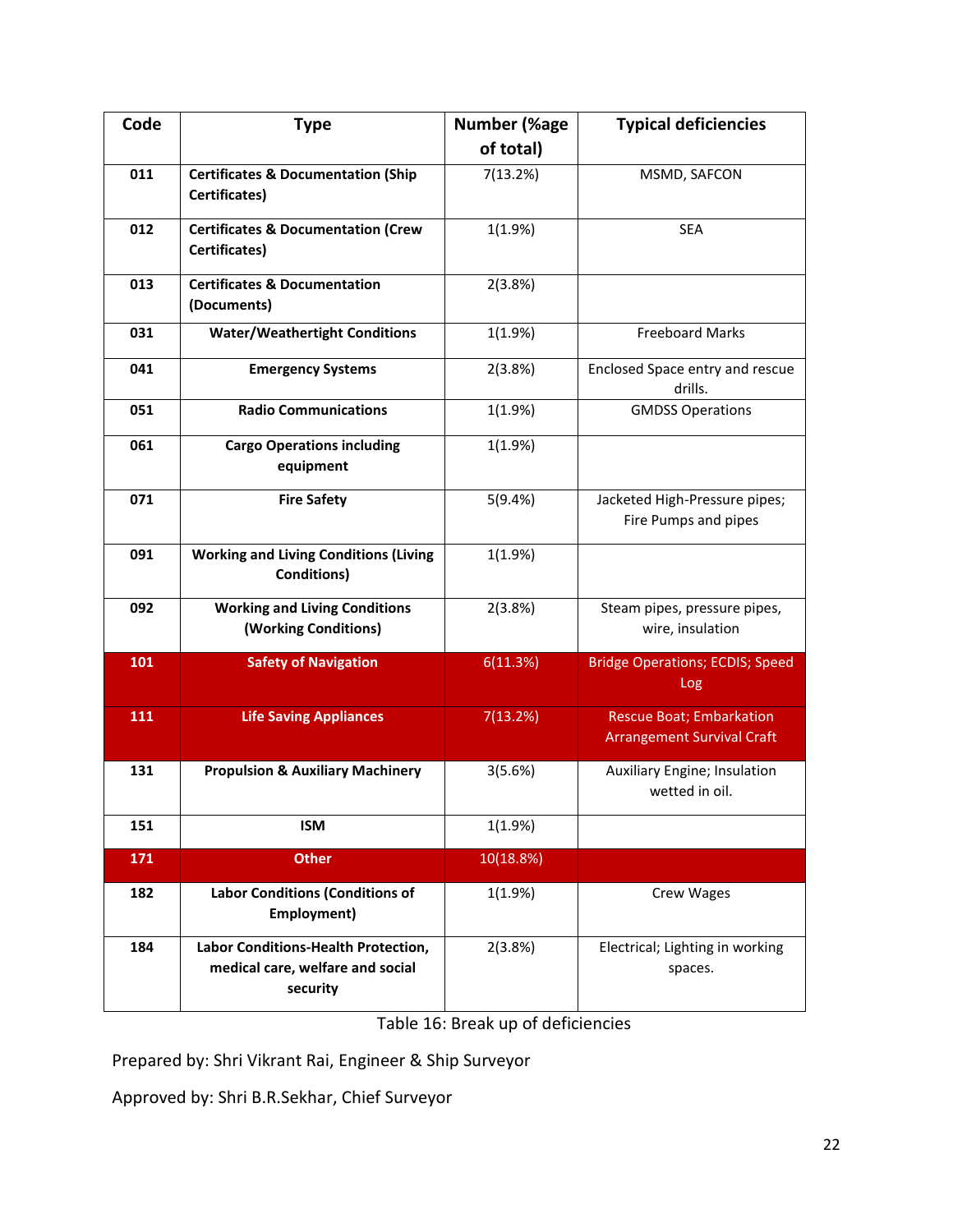# **FSI/PSC Inspections per Surveyor**

| Sr.No             | Name of the<br><b>PSCO</b>              | <b>MMD</b>              | <b>FSI</b>            | <b>PSC</b>            | October, 2017           |                |
|-------------------|-----------------------------------------|-------------------------|-----------------------|-----------------------|-------------------------|----------------|
|                   |                                         |                         | Authorization         |                       | <b>FSI</b>              | <b>PSC</b>     |
| 1.                | Capt S.K.Das<br><b>DYNA</b>             | Chennai                 | Yes                   | Yes                   | <b>NA</b>               | NA             |
| 2.                | Shri<br>A.K.Choudhury                   | Chennai                 | Yes                   | Yes                   | $\mathbf 0$             | 3              |
| 3.                | Shri Shirish<br>Kumar                   | Chennai                 | Yes                   | Yes                   | 1                       | $\mathbf 2$    |
| 4.                | Captain Tapesh<br>Ghosh NS              | Chennai                 | <b>Yes</b>            | Not yet<br>authorized | $\mathbf{0}$            | <b>NA</b>      |
| 5.                | Shri S.S.Murty<br>E&SS                  | Vizag                   | Yes                   | Yes                   | 8                       | 6              |
| 6.                | Shri Gopikrishna<br>Ce&SS               | Tuticorin               | Yes                   | Yes                   | $\mathbf 0$             | 4              |
| 7.                | Shri Ravi Moka<br>SS                    | Chennai                 | Yes                   | Not yet<br>authorized | $\mathbf 0$             | <b>NA</b>      |
| 8.                | Shri Sajendra<br>Oraon E&SS             | Jamnagar                | Yes                   | Yes                   | <b>NA</b>               | <b>NA</b>      |
| 9.                | Captain<br>A.K.Patel                    | Kandla                  | Yes                   | Yes                   | $\mathbf 7$             | 4              |
| 10.               | Shri Y<br>Jaisinghania SS               | Kochi                   | Yes                   | Not yet<br>authorized | $\mathbf{0}$            | NA             |
| 11.               | Shri. P. C. Majhi,<br><b>E &amp; SS</b> | Mumbai                  | Yes                   | <b>Yes</b>            | 5                       | $\overline{0}$ |
| 12.               | Shri A.K.Sinha                          | Port Blair              | Yes                   | Not yet<br>authorized | $\overline{\mathbf{2}}$ | NA             |
| $\overline{13}$ . | Captain<br>R.Sagar, DYNA                | Kolkata                 | Yes                   | Not yet<br>authorized | 1                       | NA             |
| 14.               | Shri K.M.Rao<br>E&SS                    | Kolkata                 | Yes                   | <b>Yes</b>            | $\mathbf 0$             | <b>NA</b>      |
| 15.               | Shri S.K.Das,<br>E&SS                   | Kolkata                 | Yes                   | Yes                   | $\mathbf 0$             | $\overline{4}$ |
| 16.               | Shri U.Rehman                           | Kolkata                 | Yes                   | Yes                   | $\overline{\mathbf{2}}$ | 4              |
| $\overline{17}$ . | Captain<br>N.Mandal                     | Paradip                 | Not yet<br>authorized | Not yet<br>authorized | <b>NA</b>               | <b>NA</b>      |
| 18.               | Shri A.Chaki<br>E&SS                    | Haldia                  | Yes                   | Yes                   | NA                      | <b>NA</b>      |
| 19.               | Shri<br>R.R.Subbarao<br>E&SS            | Paradip                 | <b>Yes</b>            | Not yet<br>authorized | $\overline{\mathbf{2}}$ | NA             |
| 20.               | <b>Shri Nishant SS</b>                  | Kolkata                 | Not yet<br>authorized | Not yet<br>authorized | NA                      | NA             |
| 21.               | Shri L.Natarajan<br>SS                  | Mumbai                  | Yes                   | Yes                   | $\mathbf{1}$            | $\mathbf 0$    |
| 22.               | Shri P.Nair                             | Kochi                   | Yes                   | Yes                   | $\mathbf 2$             | $\overline{a}$ |
| 23.               | Shri C.S.Kiran<br>E&SS                  | Kochi                   | Yes                   | Yes                   | $\mathbf 0$             | 4              |
| $\overline{24}$ . | Shri V.V.Paul<br>E&SS                   | <b>New</b><br>Mangalore | Yes                   | Yes                   | 3                       | 11             |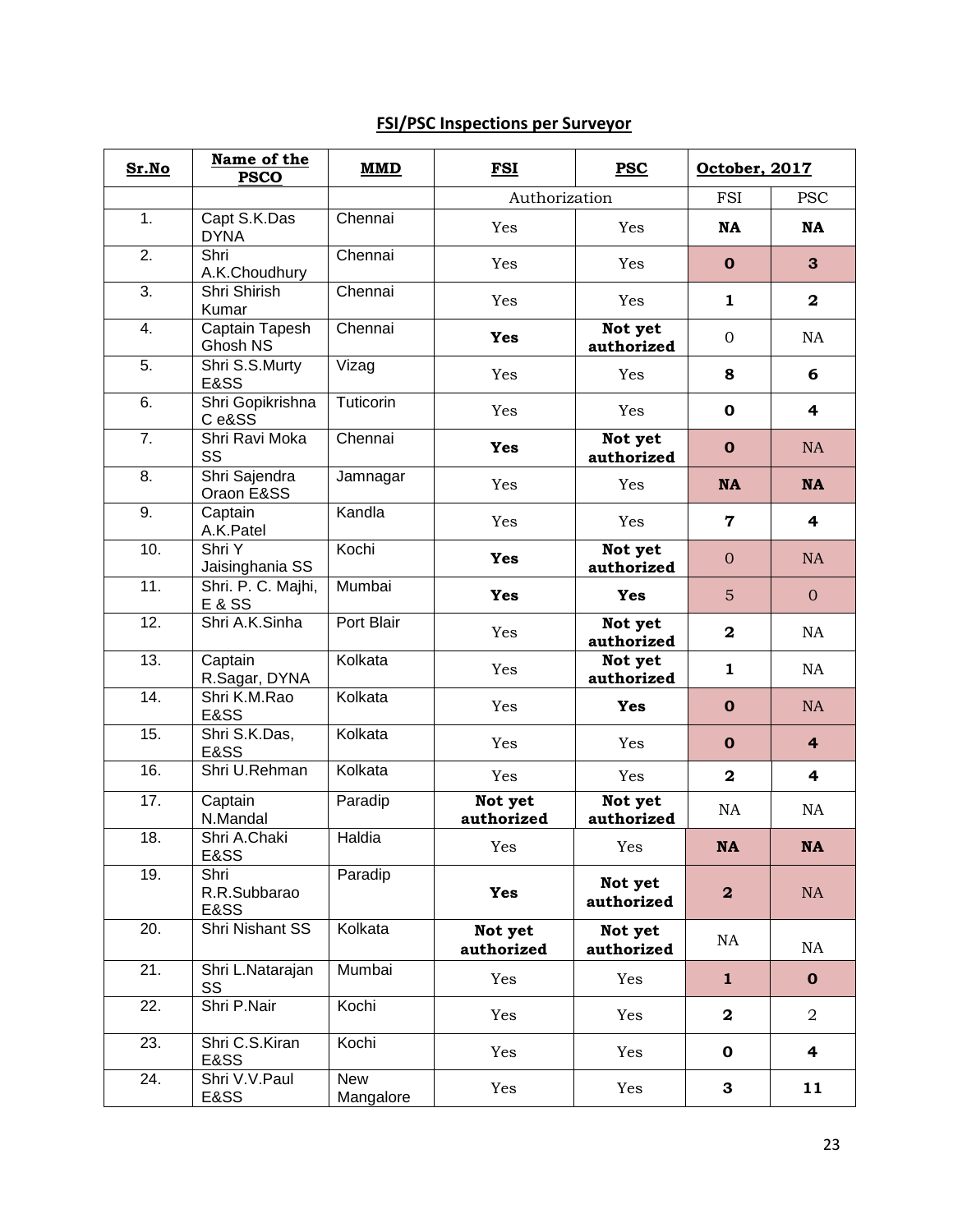| $\overline{25}$ . | Captain S.K.Nair<br><b>NS</b>        | Kochi      | Not yet<br>authorized   | Not yet<br>authorized   | NA                      | NA             |
|-------------------|--------------------------------------|------------|-------------------------|-------------------------|-------------------------|----------------|
| 26.               | Captain<br>A.K.Azad DYNA             | Mumbai     | Yes                     | Yes                     | <b>NA</b>               | $\mathbf{1}$   |
| 27.               | Shri<br>J.Mukhopadhaya<br>E&SS       | Mumbai     | Yes                     | Yes                     | 0                       | $\mathbf{2}$   |
| $\overline{28}$ . | Shri<br>S.K.Shrivastava<br>E&SS      | Mumbai     | Yes                     | Yes                     | 4                       | $\mathbf{2}$   |
| 29.               | Shri<br>J.Senthilkumar<br>E&SS       | Mumbai     | Yes                     | Yes                     | 3                       | 3              |
| 30.               | Captain V.<br>Manhas NS              | Mumbai     | Yes                     | Not yet<br>authorized   | 3                       | <b>NA</b>      |
| $\overline{31}$ . | Shri A. Srinivasa<br>E&SS            | Mumbai     | Yes                     | Not yet<br>authorized   | 3                       | <b>NA</b>      |
| 32.               | Captain Nitin<br>Mukesh NS           | Mumbai     | <b>YES</b>              | Not yet<br>authorized   | $\overline{\mathbf{2}}$ | <b>NA</b>      |
| 33.               | Shri N.Oommen<br><b>SS</b>           | <b>DGS</b> | Not yet<br>authorized   | Not yet<br>authorized   | <b>NA</b>               | <b>NA</b>      |
| 34.               | Shri Bodhraj<br>E&SS                 | Marmugao   | Yes                     | Yes                     | $\mathbf{1}$            | $5\phantom{1}$ |
| 35.               | Shri S.S.Gadkar<br><b>DYCS</b>       | Delhi      | Yes                     | Yes                     | <b>NA</b>               | <b>NA</b>      |
| 36.               | Captain<br>K.R.Sundaram<br><b>NS</b> | Delhi      | To be re-<br>authorized | To be re-<br>authorized | <b>NA</b>               | NA             |
| 37.               | Shri G.L.Meena<br>E&SS               | Delhi      | To be re-<br>authorized | To be re-<br>authorized | <b>NA</b>               | <b>NA</b>      |
| 38.               | Captain<br>R.Poswal NS               | Delhi      | To be<br>authorized     | To be<br>authorized     | NA                      | NA             |
| 39.               | Captain<br>Jayakumar<br><b>DYNA</b>  | <b>DGS</b> | Yes                     |                         | NA                      | NA             |
| 40.               | Captain Muduli<br><b>DYNA</b>        | <b>DGS</b> | Yes                     |                         | $\rm NA$                | NA             |
| 41.               | Captain Darokar<br><b>NS</b>         | <b>DGS</b> | To be re-authorized     |                         | NA                      | NA             |
| 42.               | Shri A.B.Dutta<br>E&SS               | <b>DGS</b> | To be re-authorized     |                         | <b>NA</b>               | NA             |
| 43.               | Shri S.Kamath<br>E&SS                | <b>DGS</b> | To be re-authorized     |                         | NA                      | NA             |
| 44.               | Shri<br>A.Wankhade<br>E&SS           | <b>DGS</b> | To be re-authorized     |                         | NA                      | NA             |
| 45.               | Shri Gopinandan<br>E&SS              | <b>DGS</b> | To be authorized        |                         | NA                      | NA             |
| 46.               | Shri Vikrant Rai<br>E&SS             | <b>DGS</b> | To be re-authorized     |                         | NA                      | NA             |
| 47.               | Captain Mohit<br><b>Behl NS</b>      | <b>DGS</b> | To be authorized        |                         | NA                      | NA             |